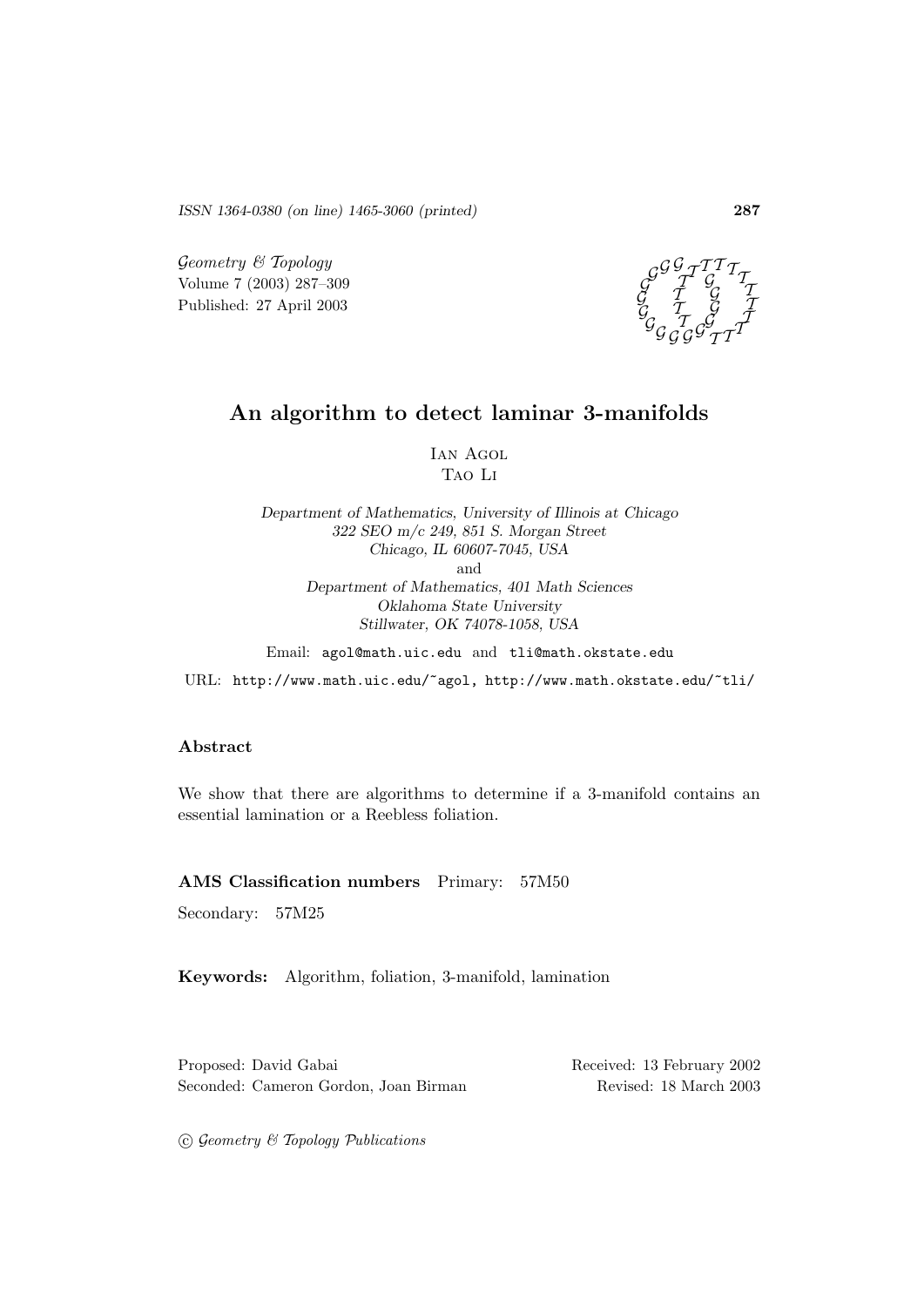## **1 Introduction**

Essential laminations were introduced by Gabai and Oertel [21], as a generalization of incompressible surfaces [22], measured incompressible laminations [29], Reebless foliations [31], and laminations coming from pseudo-Anosov flows of fibred manifolds [38]. Many properties of Haken manifolds are now known to hold for manifolds containing essential laminations, eg, they satisfy a weak hyperbolization property: either the fundamental group contains  $\mathbb{Z}^2$ , or the manifold has word-hyperbolic fundamental group, as shown by Gabai and Kazez for genuine essential laminations [20], and by Calegari for taut foliations [8, 6, 7]. By the solution of the Seifert conjecture [10, 17], if  $\mathbb{Z}^2 \leq \pi_1(M)$ , then either M contains an embedded incompressible torus, or it is a small Seifert fibered space with infinite fundamental group, for which essential laminations have been classified [4, 1, 11, 27, 30]. Thus, it is natural to wonder to what extent 3-manifolds with infinite fundamental group and no  $\mathbb{Z}^2$  subgroup of the fundamental group contain essential laminations.

To resolve this question, it would be useful to have an algorithm to determine whether or not a 3-manifold contains an essential lamination. Jaco and Oertel proved that there is an algorithm to determine if an irreducible 3-manifold is Haken, by showing that if there is an incompressible surface, then there is one among a finite collection of algorithmically constructible normal surfaces. Oertel showed that there is an algorithm to determine whether a manifold contains an affine lamination [32]. Some progress was made by Brittenham, who showed that if a manifold contains an essential lamination, then it contains an essential lamination which is normal with respect to a given triangulation [2]. Brittenham's normalization process was analyzed in depth by Gabai [19], who determined exactly how the normalized lamination differs from the starting lamination. Li gave a criterion on a branched surface embedded in a 3-manifold, called a *laminar branched surface*, which implies that the manifold has an essential lamination carried by the branched surface, and he proved that any manifold with an essential lamination contains such a laminar branched surface [28]. We show in this paper that the results of Gabai and Li imply the existence of algorithms to determine if a 3-manifold contains an essential lamination or a Reebless foliation, answering Problem 2.3 of [18]. Recently, Roberts, Shareshian, and Stein [33] have given examples of 3-manifolds which admit no Reebless foliation, and Sergio Fenley [12] has extended this to show that their examples contain no essential lamination. The method of proof they use is to show that the groups do not act on order trees. It is unknown whether there are non-laminar 3-manifolds that do not act on order trees, so their approach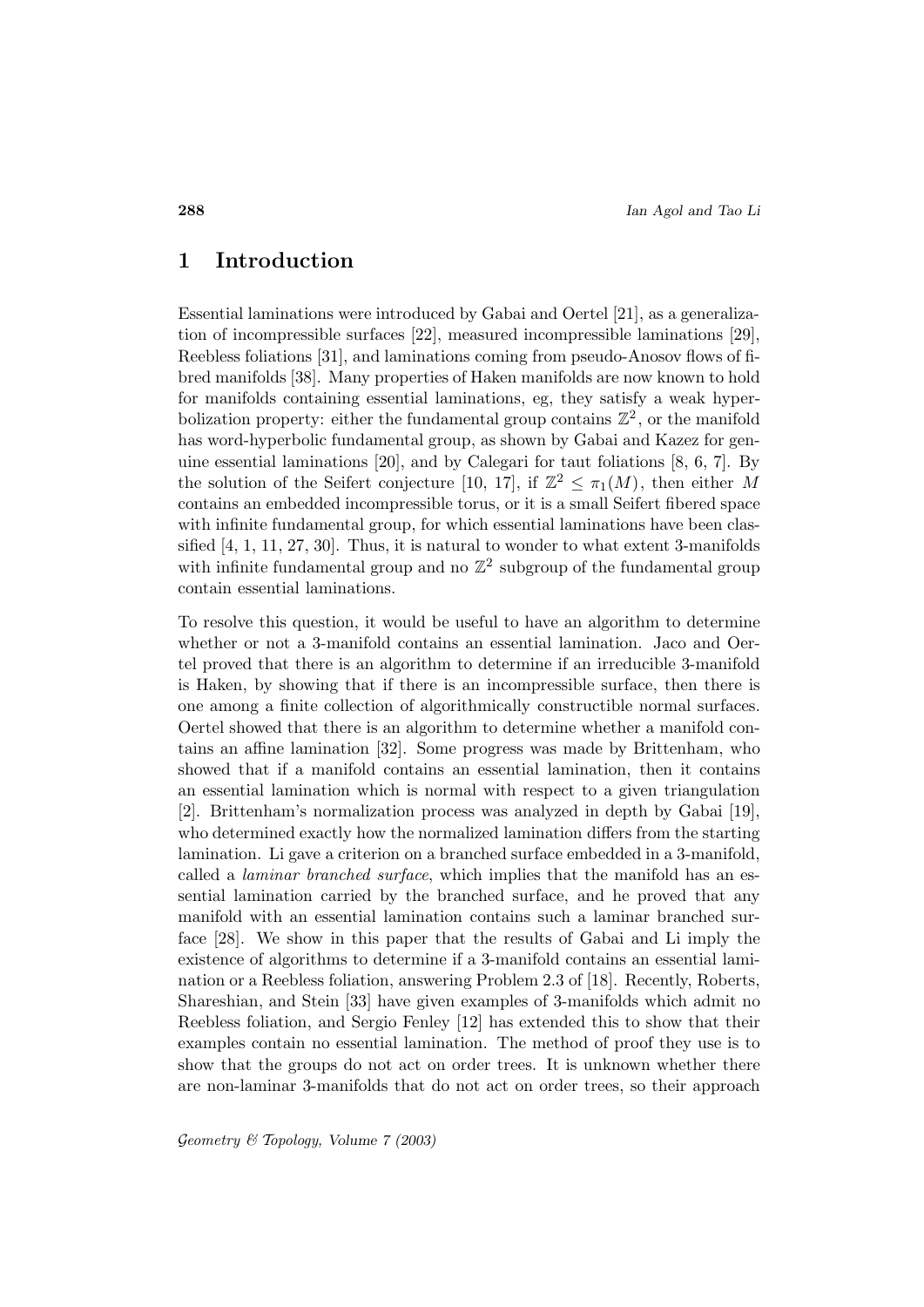does not provide an algorithm.

The algorithm to determine if a manifold has an essential lamination described in theorem 4.6 proceeds by first finding a finite collection of incompressible Reebless branched surfaces which carry every nowhere dense essential lamination in  $M$  which is normal with respect to a particular one-efficient triangulation. Then the algorithm splits into two procedures run in tandem: for each branched surface, one procedure tries to find a laminar branched surface carried by it, which succeeds for at least one branched surface if the manifold contains an essential lamination; the other procedure tries to split each branched surface in all possible ways, which fails for every branched surface in the finite collection if the manifold does not contain an essential lamination.

**Acknowledgments** We would like to thank Bus Jaco for many helpful conversations about one-efficient triangulations, and Mark Brittenham for finding some errors in an earlier draft of this paper. We also thank the referee for many useful comments, and for noticing some gaps and errors in earlier drafts. The second author is partially supported by NSF grant DMS 0102316.

# **2 Laminar branched surfaces**

In this paper, we will assume that all 3-manifolds are orientable, since irreducible non-orientable manifolds are Haken, and therefore laminar.

**Definition 2.1** A *branched surface B* is a union of finitely many compact smooth surfaces glued together to form a compact subspace (of  $M$ ) locally modelled on Figure 1(a).

**Notation** Throughout this paper, we denote the interior of X by  $int(X)$ , and denote the number of components of X by  $|X|$ , for any X.

Given a branched surface B embedded in a 3-manifold  $M$ , we denote by  $N(B)$ a regular neighborhood of B, as shown in Figure 1(b). One can regard  $N(B)$ as an interval bundle over  $B$ , with a foliation  $V$  by intervals. We denote by  $\pi: N(B) \to B$  the projection that collapses every interval fiber of V to a point. The branched locus of B is the 1-skeleton of B, when viewed as a spine. So, L can be considered as a union of immersed curves in  $B$ , and we call a point in L a *double point* of L if any small neighborhood of this point is modelled on Figure  $1(a)$ .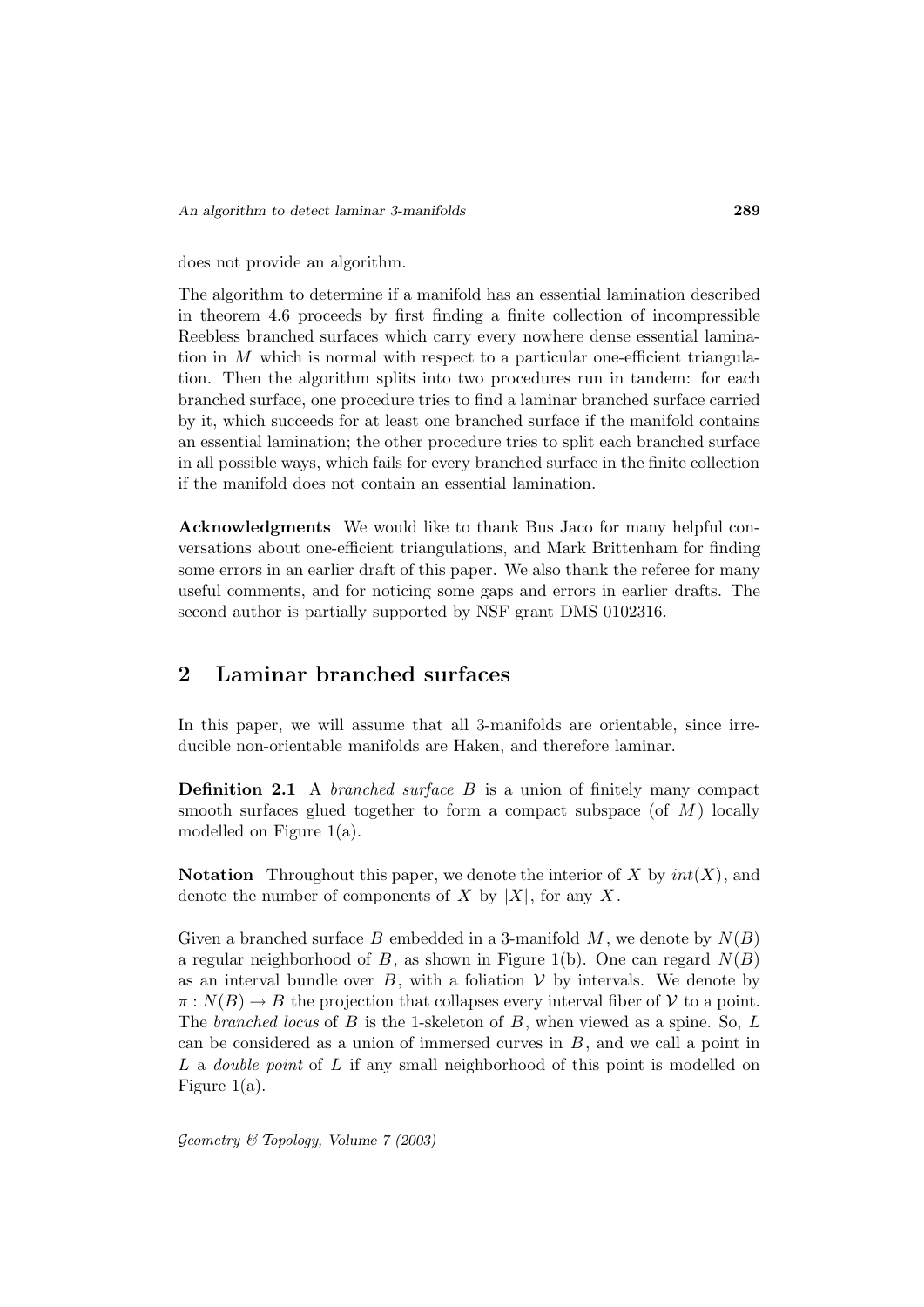

Figure 1

A (codimension one) lamination  $\lambda$  in a 3-manifold M is a foliated, closed subset of M, ie,  $\lambda$  is covered by a collection of open sets U of the form  $\mathbb{R}^2 \times \mathbb{R}$ such that  $\lambda \cap U = \mathbb{R}^2 \times C$ , where C is a closed set in  $\mathbb{R}$ , and the transition maps preserve the product structures. The coordinate neighborhoods of leaves are of the form  $\mathbb{R}^2 \times x$ ,  $x \in C$ . Let  $M_\lambda$  be the metric completion of the manifold  $M - \lambda$  with the path metric inherited from a metric on M. Let  $H = \{(x, y) \in \mathbb{R}^2 | y \ge 0\}$  be the closed upper half plane. An *end compression* is a proper embedding  $d : (H, \partial H) \to (M_{\lambda}, \partial M_{\lambda})$  such that  $d|_{\partial H}$  does not extend to a proper embedding  $d' : H \to \partial M_\lambda$ .

Given a branched surface  $B \subset M$ , a lamination  $\lambda$  is *carried* by B if  $\lambda \subset N(B)$ and each leaf of  $\lambda$  is transverse to V, and fully carries if  $\lambda$  meets every fiber of V. Similarly, a branched surface B' is carried by B if  $B' \subset N(B)$  and B' is smoothly transverse to V. If B' is carried by B and meets every fiber of  $V$ , then  $B'$  is a *splitting* of  $B$ .

**Definition 2.2**  $\lambda$  is an essential lamination in M if it satisfies the following conditions:

- (1) The inclusion of leaves of the lamination into  $M$  induces a injection on  $\pi_1$ .
- (2)  $M_{\lambda}$  is irreducible.
- (3)  $\lambda$  has no sphere leaves.
- (4)  $\lambda$  has no end compressions.

**Theorem 2.3** [21, Proposition 4.5]

(1) *Every essential lamination is fully carried by a branched surface with the following properties:*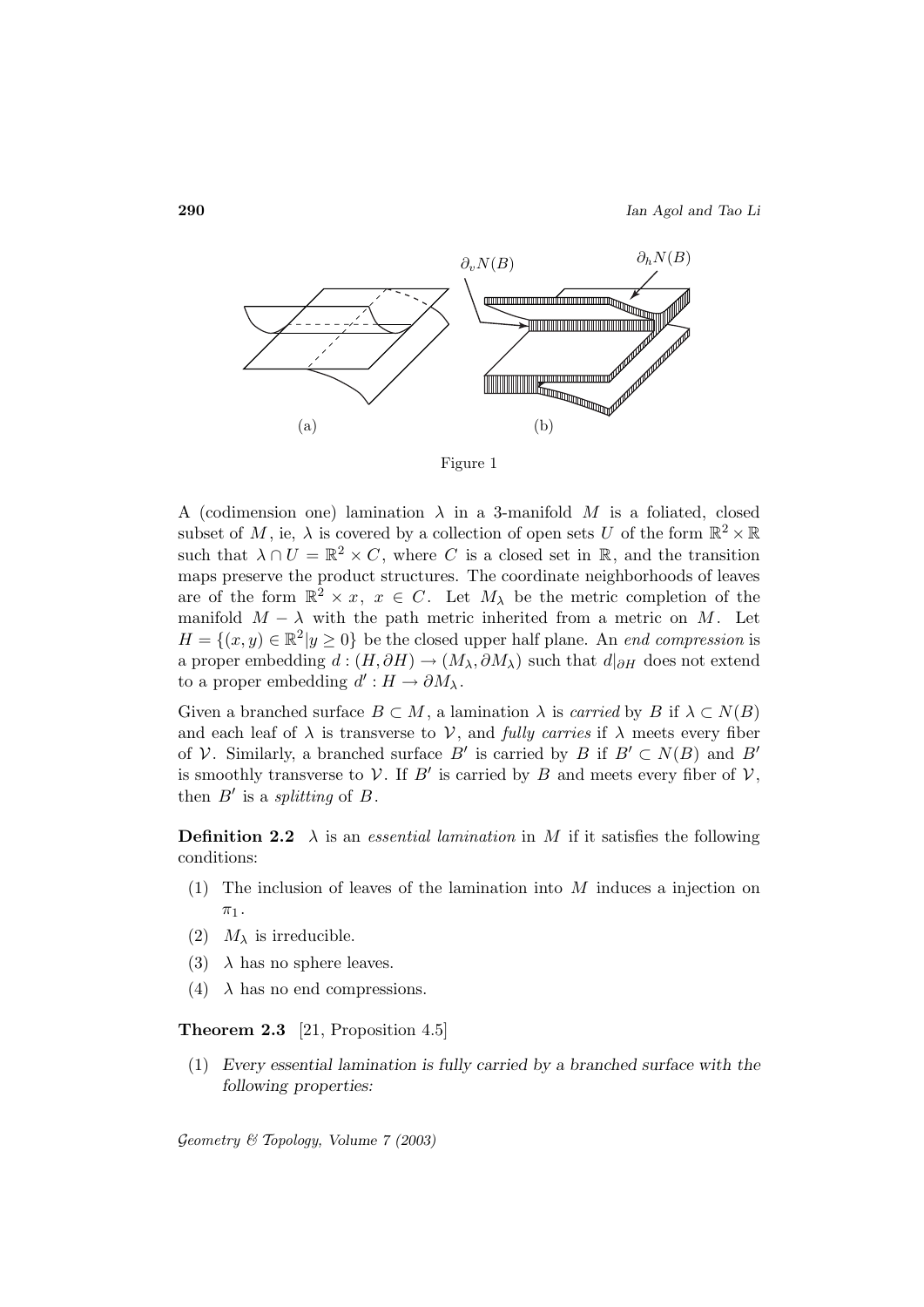

Figure 2: Sink disks

- (a)  $\partial_h N(B)$  *is incompressible in*  $M int(N(B))$ *, no component of*  $\partial_h N(B)$  *is a sphere, and*  $M - B$  *is irreducible.*
- (b) There is no monogon in  $M int(N(B))$ , ie, no disk  $D \subset M$ *int*( $N(B)$ ) *with*  $\partial D = D \cap N(B) = \alpha \cup \beta$ *, where*  $\alpha \subset \partial_n N(B)$  *is in an interval fiber of*  $\partial_v N(B)$  *and*  $\beta \subset \partial_h N(B)$ *.*
- (c) *There is no Reeb component, ie,* B *does not carry a sublamination of a Reeb foliation of a solid torus.*
- (d) B has no disk of contact, ie, no disk  $D \subset N(B)$  such that D is *transverse to the* I-fibers  $V$  *of*  $N(B)$  *and*  $\partial D \subset \partial_v N(B)$ *, see Figure 2(a) for an example.*
- (2) *If a branched surface with the properties above fully carries a lamination, then it is an essential lamination.*

A branched surface satisfying conditions (a), (b), and (d) of Theorem 2.3 is an incompressible branched surface, and if it satisfies conditions  $(a)$ – $(d)$ , it is an incompressible Reebless branched surface.

**Definition 2.4** Suppose B is an incompressible branched surface. Let  $D_1$  and  $D_2$  be two disk components of  $\partial_h N(B)$ , such that  $\pi(\partial D_1) = \pi(\partial D_2)$ . Then there is a region  $K \cong D^2 \times I$  of  $M - int(N(B))$  such that  $D_1 \cup D_2 = D^2 \times \partial I$ . If  $\pi(int(D_1)) \cap \pi(int(D_2)) = \emptyset$ , then we call K a trivial bubble, and we may collapse  $B$  along  $K$  by collapsing each  $I$ -fiber to a point, to get a new branched surface  $B'$ , such that any lamination is carried by  $B$  if and only if it is carried by  $B'$ .

**Definition 2.5** A sink disk of B is a disk component D of  $B - L$  such that  $\partial_h \pi^{-1}(\overline{D}) \cap \partial_v N(B) = \emptyset$  (see figure 2(b)).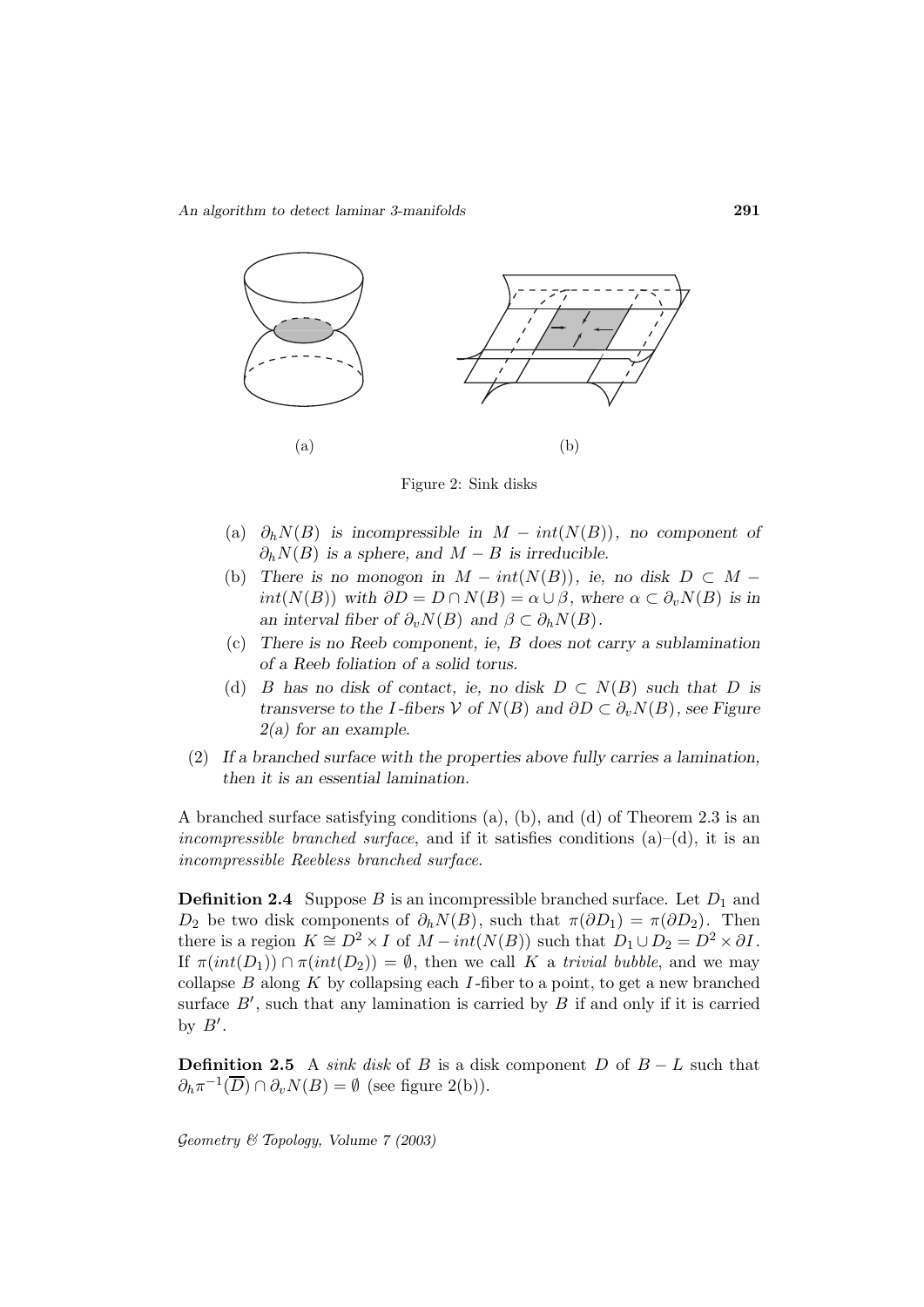**Definition 2.6** A branched surface B having no trivial bubble in M is called a laminar branched surface if it satisfies conditions  $1(a)$ –(c) of theorem 2.3 and has no sink disk.

The following theorem follows from the proof of Lemma 5.4 in [28].

**Theorem 2.7** *A branched surface carrying an essential lamination which is not a lamination by planes has a splitting which is laminar.*

**Theorem 2.8** *Given a branched surface* B *which carries no spheres or tori, there is a procedure which terminates if and only if* B *fully carries a lamination. Moreover, if the procedure terminates, it outputs a certificate that the branched surface fully carries a lamination.*

**Proof** If B is an essential branched surface, then by theorem 2.7, there is a laminar branched surface  $B'$  fully carried by  $B$ , ie,  $B'$  has no sink disks and no trivial bubbles (one need not check the other conditions for laminar branched surface, since  $B'$  cannot carry a sphere or torus, and  $B'$  will have no monogon or compression of  $\partial_h N(B')$  in  $N(B)$  since  $B'$  is a splitting of B, by Lemma 2.5 of [21]). Choose a triangulation  $\tau$  of  $N(B)$  such that each simplex is transverse to the fibers V of  $N(B)$ , and the foliation of the simplex by fibers of V is linear in the affine structure on the simplex. There is a triangulation of  $N(B)$   $\eta$ such that B<sup>'</sup> is embedded in  $\eta^{(2)}$ . The triangulations  $\eta$  and  $\tau$  have a common subdivision  $\mu$ , which carries B in  $\mu^{(2)}$ , since  $\eta$  does. If we choose  $\mu$  to be generic, then it will be transverse to  $V$  since  $V$  is linear on each simplex of  $\tau$ . The procedure proceeds in steps. Let  $m = |\tau - \tau^{(2)}|$  be the number of 3-simplices in  $\tau$ . Then the *n*th step of the procedure first enumerates all subdivisions  $\mu$ of  $\tau$  transverse to V which have  $m + n$  3-simplices, up to isotopy transverse to  $V$ . For a given n, there are only finitely many such subdivisions, which may be found combinatorially, because of the linearity of the foliation  $V$  restricted to each tetrahedron of  $\tau$ . For each such subdivision  $\mu$ , it then enumerates all branched surfaces in  $\mu^{(2)}$  transverse to  $\mathcal{V}$ , and checks to see whether they have no sink disk or trivial bubble. The certificate is a description of the subdivision  $\mu$  and the branched surface in  $\mu^{(2)}$ .  $\Box$ 

**Lemma 2.9** *For a 3-manifold M* with triangulation  $\nu$ , and a branched surface  $B \subset \nu^{(2)}$ , there is an algorithm to determine if B is incompressible and Reebless.

**Proof** We need to check that B satisfies all the conditions of an incompressible Reebless branched surface. The complement of B has a triangulation  $\nu'$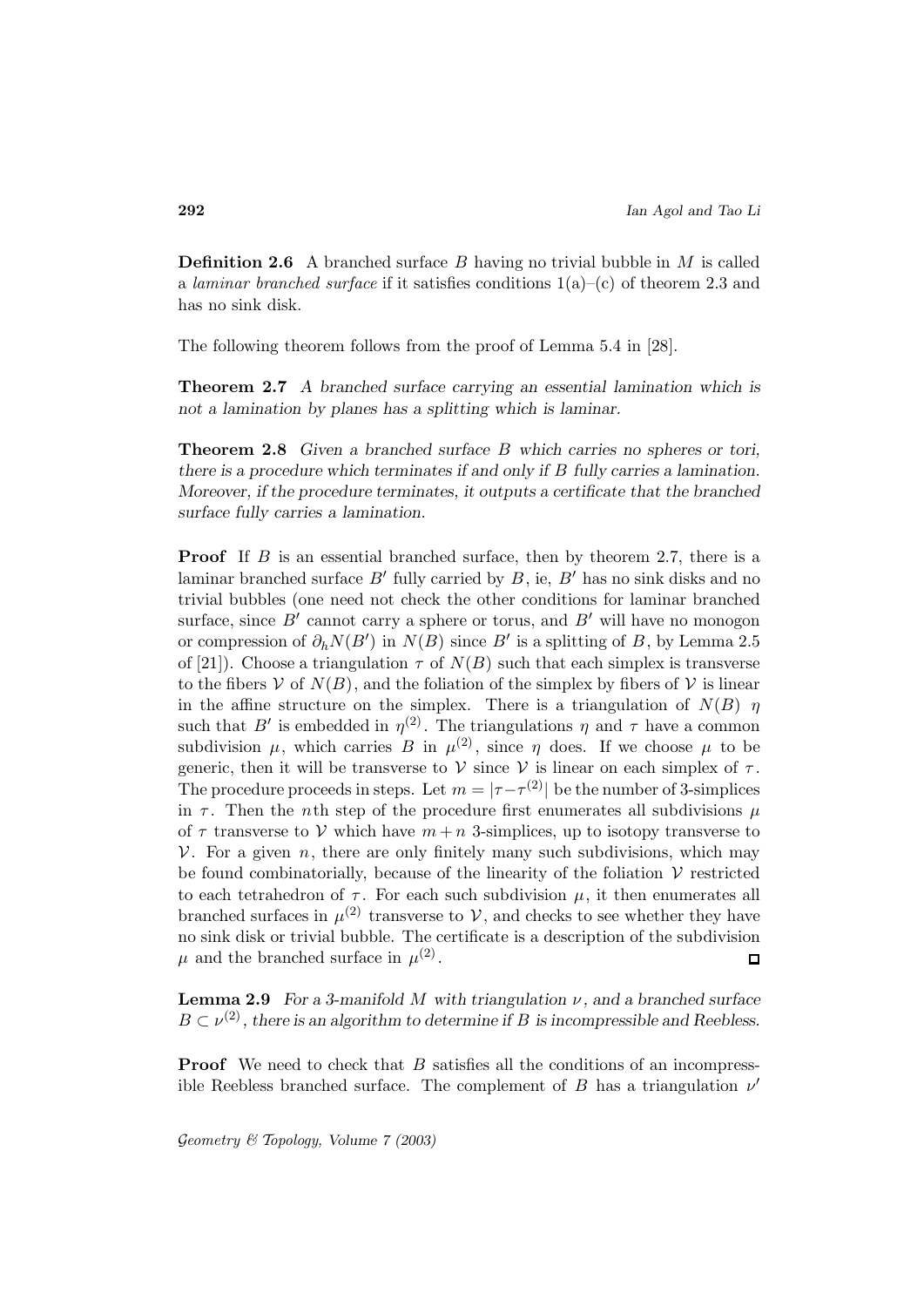by splitting  $\nu$  along B. Property 1(a) of theorem 2.3 states that  $\partial_h N(B)$  is incompressible in  $M - int(N(B))$ , no component of  $\partial_h N(B)$  is a sphere, and  $M - B$  is irreducible. To check that  $\partial_h N(B)$  is incompressible, we use Haken's algorithm, as improved by Jaco and Tollefson in Algorithm 9.6 of [26], by showing that there is no vertex normal compressing disk for  $\partial_h N(B)$ . One computes the Euler characteristic and number of boundary components of each component of  $\partial_h N(B)$  in order to check that no component is a sphere. If  $M - B$ is reducible, then there would be an essential 2-sphere in  $M - B$  which is a vertex normal surface with respect to  $\nu'$  by Theorem 5.2 [26]. We may use an algorithm of Rubinstein [34] and Thompson [36] to show that every vertex normal 2-sphere in  $M - B$  bounds a ball.

Property 1(b) of theorem 2.3 states that there is no monogon in  $M-int(N(B))$ . Again, one need only check that there is no vertex normal disk meeting  $\partial_h N(B)$ exactly once using the argument in Theorem 6.1 of [26].

Property  $1(c)$  states that there is no Reeb component, ie,  $B$  does not carry a torus that bounds a solid torus in  $M$ . To check this, we compute the normal solution space of surfaces carried by  $B$ , and compute all vertex surfaces which are tori. For each one, we check that it does not bound a solid torus, by checking that either it bounds no compressing disk using Haken's algorithm, or that it has a compressing disk and bounds a ball with knotted hole, which may be checked using Rubinstein and Thompson's algorithm to recognize the 3-ball [34, 36].

Property 1(d) states that there is no disk of contact. We may solve relative normal coordinates to check that no surface carried by B with boundary on  $\partial_v N(B)$  is a disk, using the method of Floyd and Oertel in Claim 3, page 123 of [13]. П

## **3 Splitting branched surfaces**

Given a branched surface  $B \subset M$ , let the pared locus  $p(B) \subset \partial N_v(B)$  be a collection of simple closed curves which are cores for  $\partial_v N(B)$ .

**Definition 3.1** A *splitting surface*  $S \subset N(B)$  is a complete 1 − 1 immersed surface carried by  $N(B)$  such that  $\partial S = p(B)$ , and such that for each I-fiber J of  $\mathcal{V}, S \cap J$  is a discrete set. There is a regular open neighborhood  $\mathcal{N}(S)$ which fibers over S induced by the fibration V, such that  $\mathcal{N}(S) \cap \partial_n N(B) =$  $int(\partial_v N(B))$  and  $\partial \mathcal{N}(S)$  is an immersed surface transverse to V.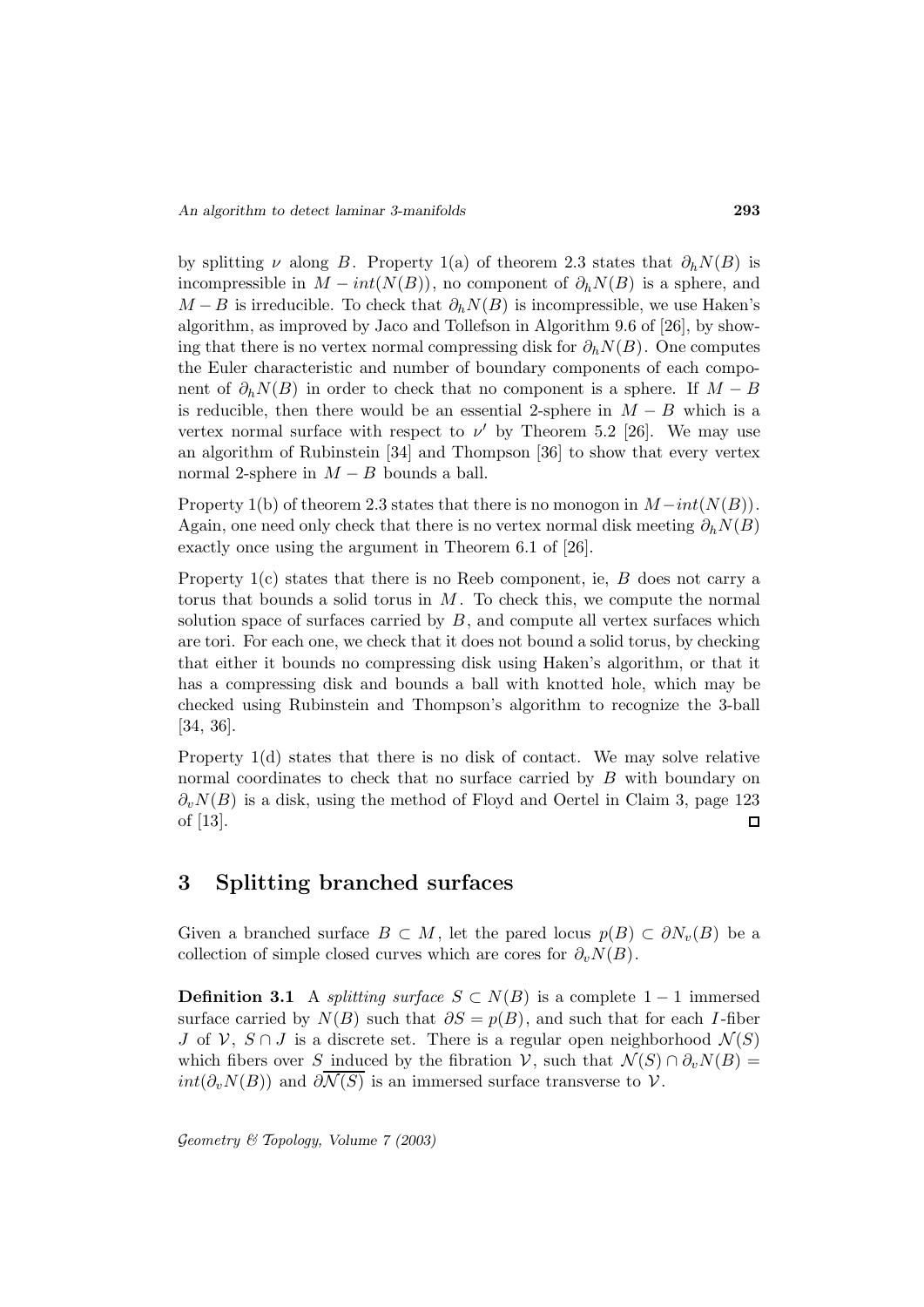**Theorem 3.2** A splitting surface S for B determines a unique lamination  $\mathcal{L}_S$ *fully carried by* B*. Conversely, any lamination* L *fully carried by* B *determines a splitting surface* S, and  $\mathcal{L}_S$  *is a canonical blow-down of*  $\mathcal{L}$ *.* 

**Proof** For each I-fiber J of  $V$ ,  $J - \mathcal{N}(S)$  is a closed subset. If  $J - \mathcal{N}(S)$  has non-empty interior, then consider the quotient  $J'$  where each open interval of  $int(J - \mathcal{N}(S))$  is identified to a point. Doing this for each I-fiber, we get a quotient complex  $N(B)$ <sup>'</sup> with fibration  $\mathcal V'$  over the branched surface B, where the fibration is by points over the subcomplex of faces of  $B$  which do not carry S, and is a fibration by intervals over  $\pi(S)$ . The complement of  $\mathcal{N}(S)$  in  $N(B)'$ is a lamination  $\mathcal{L}_S$  fully carried by B. Moreover,  $\mathcal{L}_S$  is unique up to normal isotopy.

Conversely, suppose we have a lamination  $\mathcal L$  fully carried by  $B$ . Isotope  $\mathcal L$  so that it meets the endpoints of each fiber of  $\mathcal V$ , possibly collapsing intervals of V to points over the faces of B which carry  $\mathcal L$  with multiplicity one. Then the complementary regions which meet  $\partial_v N(B)$  consist of I-bundles over an embedded surface S, which we may choose to intersect  $\partial_v N(B)$  in  $p(B)$ , so that the region is  $\mathcal{N}(S)$  in the topology induced from  $M_{\mathcal{L}}$  using the path metric. Thus S is a splitting surface. Consider the intersection with each  $I$ -fiber  $J$ , and as before quotient the open intervals of  $J - \mathcal{N}(S)$  to points. This quotient map gives a blow-down of  $\mathcal L$  to  $\mathcal L_S$ .  $\Box$ 

The branched surface B has a cell structure  $\tau$ . A splitting surface S has an induced cell structure  $\tau_S$  by pulling back the cell structure  $\tau$  under the quotient map  $\pi$  (which collapses each fiber of  $\mathcal V$  to a point).

**Definition 3.3** A *splitting complex* is an embedded complex  $c$  in  $N(B)$  whose cells are transverse to V and which has a cell structure  $\tau_c$  induced by pullback by  $\pi$  from  $\tau$ . Moreover, c is locally embedded in a surface transverse to  $\mathcal{V}$ , in particular  $int(c)$  is a surface. Let  $\partial c$  be the graph of all 1-cells of  $\tau_c$  which are not incident with two 2-cells of  $\tau_c$ , ie  $\partial c = c - int(c)$ . Then we also require that  $\partial c \cap \partial_v N(B) = p(B)$ .

A  $B$ -isotopy of a splitting complex  $c$  is an isotopy of  $c$  through splitting complexes which preserves intersections with fibers of  $\mathcal V$ . So a splitting surface S is also a splitting complex, and one should think of a splitting complex as a subcomplex of a splitting surface. If  $b \subset c$  is a subcomplex of a splitting complex c, then let  $B_1(b, c)$  consist of the subcomplex of c by adjoining all closed cells incident with  $b$  to  $b$ . This is akin to taking the combinatorial ball of radius  $1$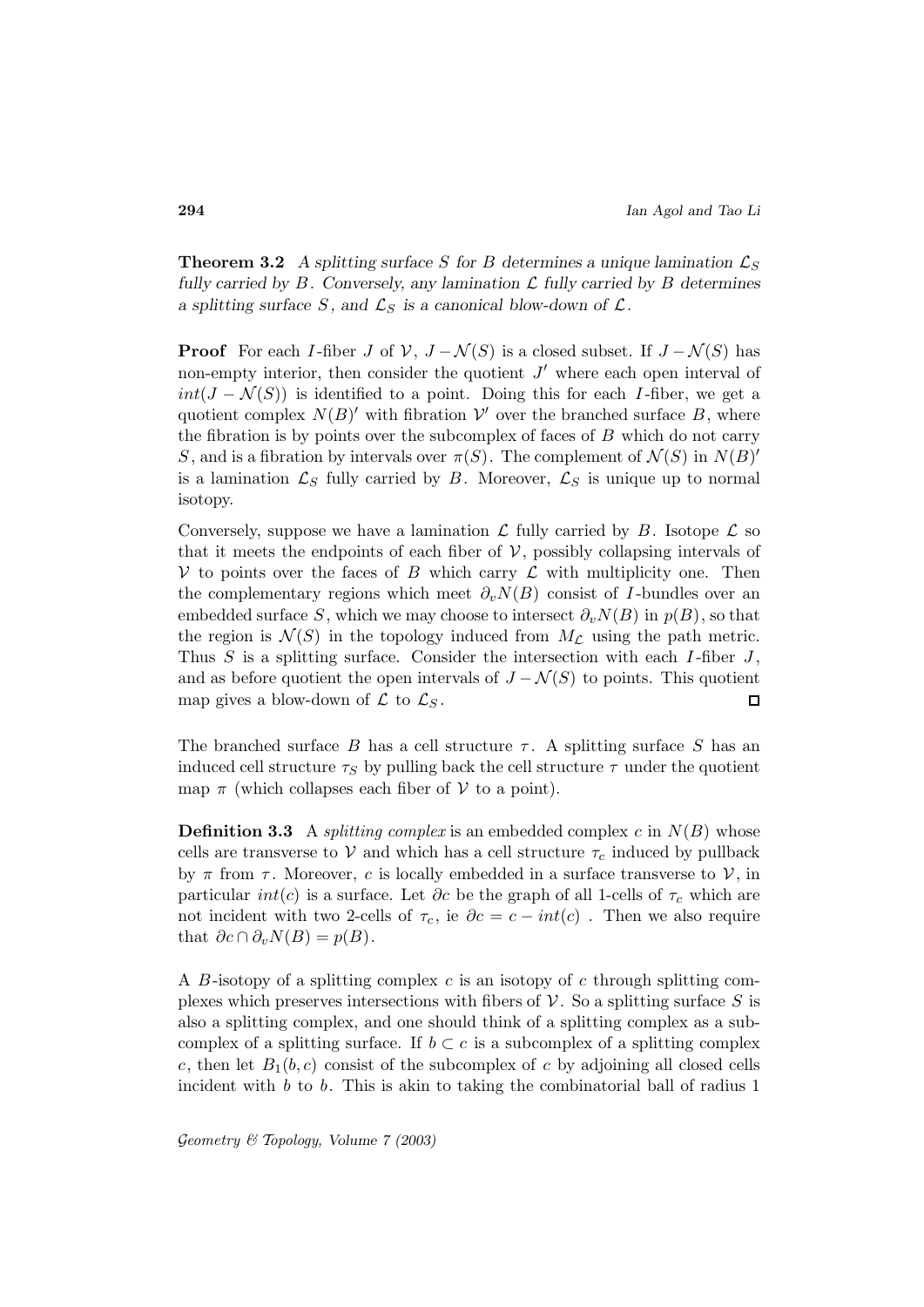about b. Define inductively  $B_k(b, c) = B_1(B_{k-1}(b, c), c)$ . Let the *radius* of a splitting complex c be  $R(c) = \max\{k|B_k(p(B), c) \cap \partial c = p(B)\}.$  The radius measures the minimal combinatorial distance from  $p(B)$  to  $\partial c-p(B)$ . Suppose that each cell of  $B$  has at most  $r$  cells (counted with multiplicity) incident with it. Then for any splitting complex c,  $B_k(p(B), c)$  has at most  $r^k|p(B)^{(0)}|$  cells.

**Lemma 3.4** *There are only finitely many splitting complexes of*  $B$  *with*  $\leq N$ *cells, up to* B*-isotopy, and there is an algorithm to enumerate them.*

**Proof** The B-isotopy class of each splitting complex c is determined by the number of cells of each type and how they are glued together along  $\pi^{-1}(\tau^{(1)})$ . To describe a splitting complex with  $\leq N$  2-cells up to B-isotopy, we list for each 2-cell f of  $\tau$ , the number of 2-cells of c which map to f under  $\pi$ . These 2cells are numbered by the vertical order they come in the I-fibration of  $\pi^{-1}(f)$ . Then we give a pairing of a subset of edges of these cells, and a pairing of some edges with edges of  $p(B)$ . There are checkable restrictions on the pairings so that the quotient complex is a splitting complex. The pairings must preserve the orderings of the cells, and must not induce branching about  $\pi^{-1}(\tau^{(0)})$ , and there must be exactly one edge paired with each edge of  $p(B)$ .  $\Box$ 

**Theorem 3.5** *There is a sequence of splitting complexes*  $c_k$  *of*  $B$  *such that the radius*  $R(c_k) \to \infty$  *as*  $k \to \infty$  *if and only if there is a splitting surface* S of B*.*

**Proof** If there is a splitting surface S, then  $R(B_k(p(B), S)) = k - 1 \rightarrow \infty$  as  $k \to \infty$ , so we may take  $c_k = B_k(p(B), S)$ .

Conversely, given a sequence of splitting complexes  $c_k$ , with  $R(c_k) \to \infty$ , we may assume that  ${R(c_k)}$  is an increasing sequence. Then for  $k \geq K$ , the sequence of complexes  ${B_{R(c_K)}(p(B), c_k)}$  must have a constant subsequence, since there are at most  $|p(B)^{(0)}|r^{R(c_K)}$  cells in these complexes, and thus there are only finitely many complexes up to  $B$ -isotopy, by lemma 3.4. Thus, we may find a subsequence  ${c_{k_i}}$  such that for all  $j>i$ ,  $B_{R(c_{k_i})}(p(B), c_{k_i})$  is Bisotopic to  $B_{R(c_{k_i})}(p(B), c_{k_j})$ . We may B-isotope  $B_{R(c_{k_i})}(p(B), c_{k_j})$  so that  $B_{R(c_{k_i})}(p(B), c_{k_i}) = B_{R(c_{k_i})}(p(B), c_{k_j}).$  Moreover, we may choose a small Ibundle neighborhood of each  ${B_{R(c_{k_i})}(p(B), c_{k_i})}$  so that the later stages remain disjoint from it. In the limit, the union of  $B_{R(c_{k_i})}(p(B), c_{k_i})$  forms a splitting surface S. surface S.

**Theorem 3.6** *Given a branched surface* B*, there is a procedure which terminates if and only if* B *does not carry a lamination.*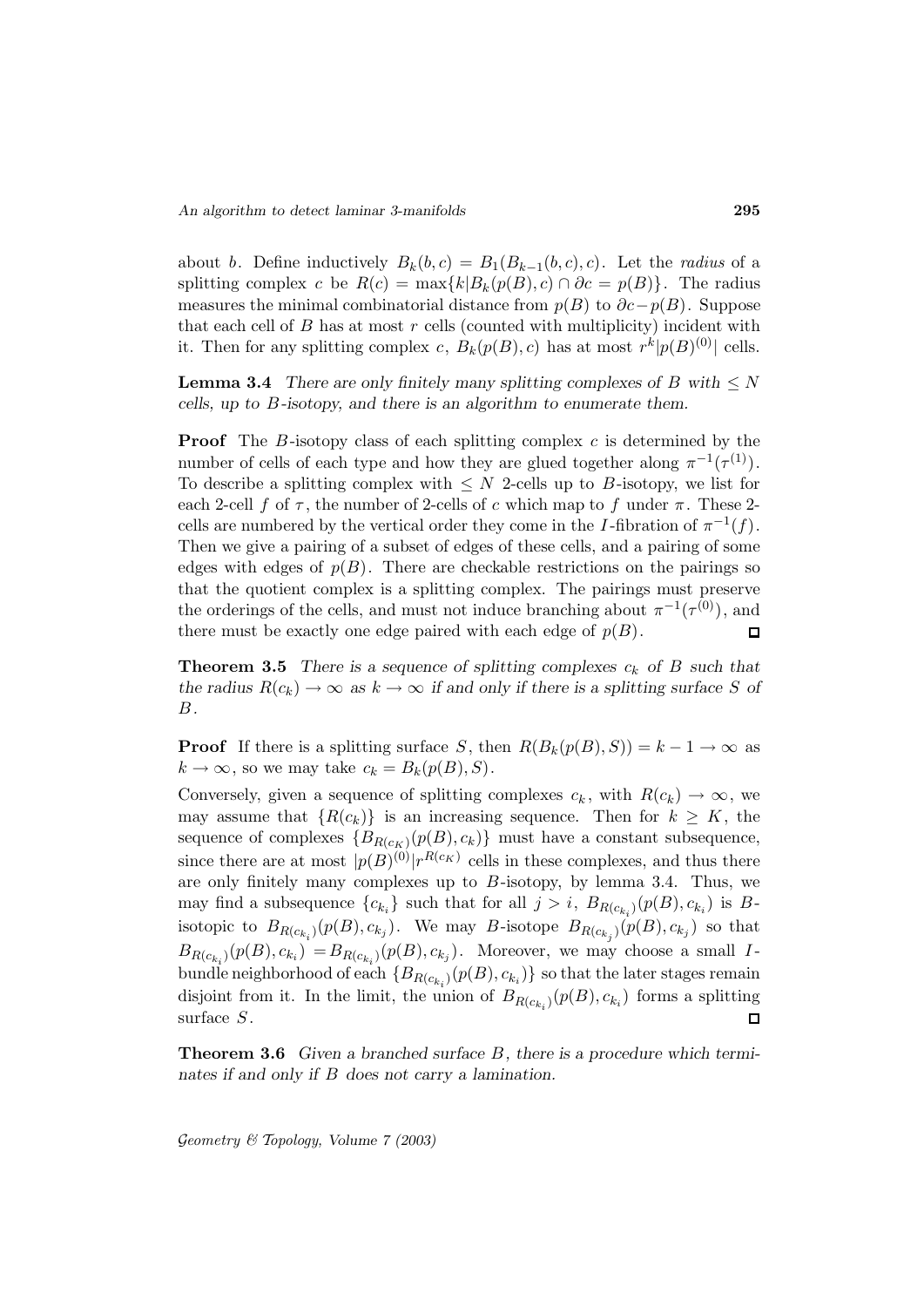**Remark** The referee points out that this theorem was already known to Oertel.

**Proof** The algorithm proceeds by enumerating all splitting complexes c using  $\leq$   $|p(B)^{(0)}|r^N$  cells, by the algorithm described in lemma 3.4, for  $N = 1, 2, 3, \ldots$ . For each N, one finds whether there is such a c with  $R(c) \geq N-1$ , which is algorithmic since given c there is a simple algorithm to compute  $R(c)$ . If no such complex  $c$  exists, then  $B$  carries no lamination fully, since if there were a splitting surface S, then  $B_N(p(B), S)$  would be a splitting complex with at most  $\leq |p(B)^{(0)}|r^N$  cells and with radius  $\geq N-1$ .  $\Box$ 

### **4 Constructing essential branched surfaces**

Suppose we split a certain branched surface  $B$  along a splitting surface described before. The inverse limit of an infinite splitting is a lamination carried by B by Lemma 4.2 of [21]. Thus, the process of such splitting will stop unless B fully carries a lamination. By Theorem 1 of [21], if an incompressible Reebless branched surface fully carries a lamination, then it is an essential lamination. Therefore, in order to make the algorithm work, we need to find finitely many incompressible Reebless branched surfaces such that one of them fully carries a lamination if M is laminar.

We assume that M is irreducible and has a triangulation  $\tau$ . We may also assume that  $M$  is atoroidal, otherwise  $M$  contains an essential torus, and thus has an essential lamination. By [25], there is an algorithm to find an efficient triangulation  $\tau$  of M, which has the property that the only normal 2-sphere is the vertex linking 2-sphere, and there are only finitely many normal tori (each bounding a solid torus). It has been shown in  $[2, 19]$  that if M contains an essential lamination, then M contains a normal essential lamination with respect to any given triangulation. By putting normal disks together, as on p. 122 of [13], we can construct finitely many branched surfaces such that any normal lamination is fully carried by one of them. In fact, for any normal essential lamination, by identifying all the normal disks of the same type to one normal disk, we get a branched surface  $B$  that is among the finitely many branched surfaces constructed above and B fully carries the essential lamination. By solving certain systems of branch equations, we can algorithmically find all minimal weight disks of contact in  $B$  and split  $B$  to eliminate all of these disks of contact. This can be done in finitely many steps. The argument of Claims 1–3, pages 122–123 of [13] generalizes from incompressible surfaces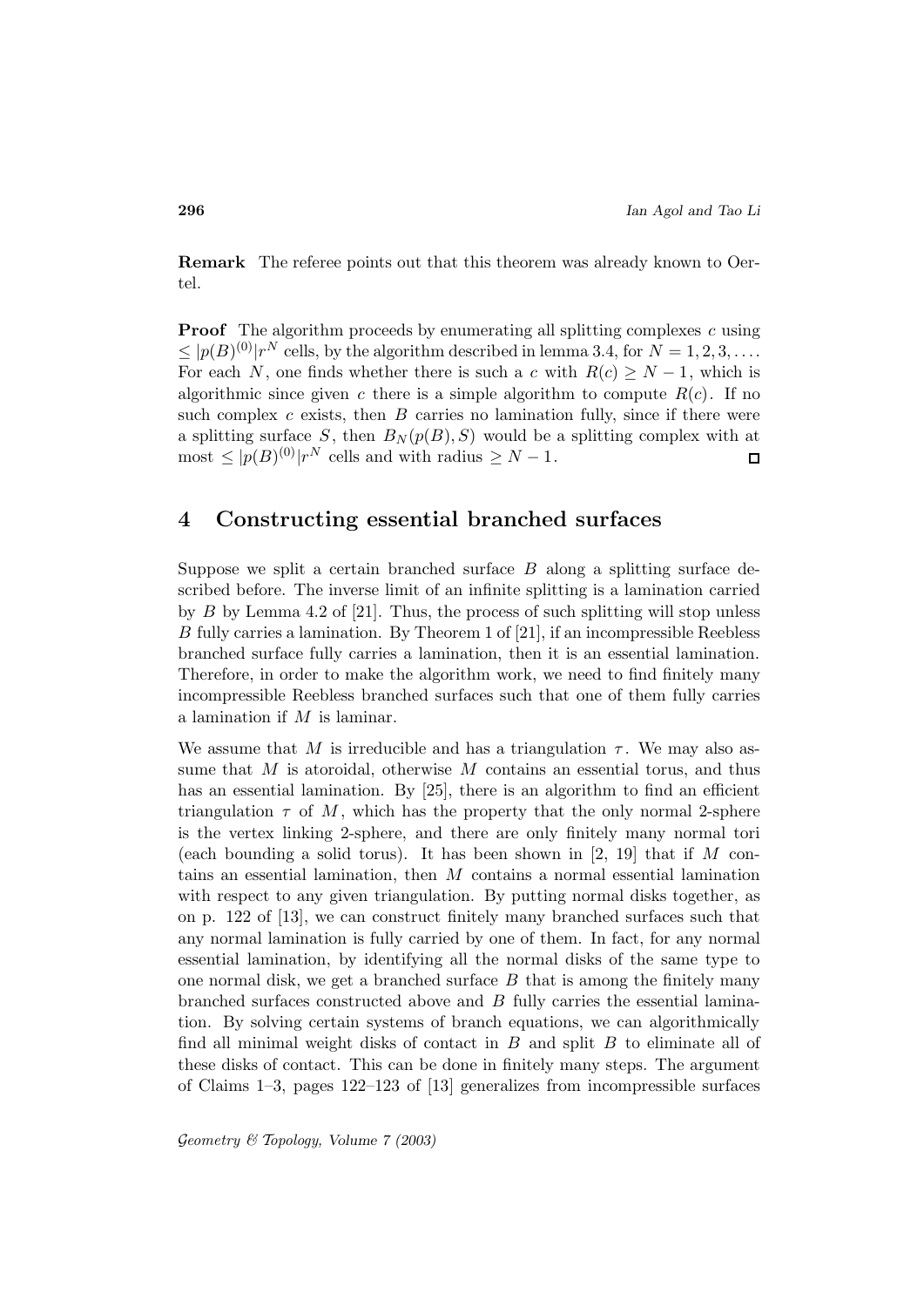to laminations to show that, once we have split along all minimal weight disks of contact, we will have a branched surface carrying a lamination isotopic to  $\lambda$  which does not carry any 2-sphere, since  $\tau$  was assumed to be an efficient triangulation.

We say that a surface S is carried by  $N(B)$  if S is transverse to the I-fibers of  $N(B)$ . In this paper, we always assume our surface S above is embedded in  $N(B)$ . We define the *weight* of a surface S to be the number of intersection points of S with the 1-skeleton of the triangulation, and define the length of an arc to be the number of intersection points of this arc with the 2-skeleton. Let  $p_0$  and  $p_1$  be surfaces or arcs in  $N(B)$  transverse to the I-fibers of  $N(B)$ . We say  $p_0$  and  $p_1$  are *B*-parallel if there is an isotopy  $H : F \times [0,1] \to N(B)$ such that  $H(F \times i) = p_i$   $(i = 0, 1)$  and  $H(q \times [0, 1])$  is a subarc of an *I*-fiber of  $N(B)$  for any  $q \in F$ . We also call this isotopy a *B*-isotopy.

**Lemma 4.1** *Suppose B fully carries a nowhere dense essential lamination*  $\lambda$ *and* B *contains no disk of contact and carries no 2-spheres. Let* T *be a torus carried by*  $N(B)$  *and bounding a solid torus* V *in* M. Then, after K steps *of splitting, where* K *depends on* B *and* T *(not on* λ*),* B *can be split into a branched surface that still carries*  $\lambda$  *(up to isotopy) but does not carry* T.

**Proof** If there are subarcs of I-fibers of  $N(B)$  properly embedded in  $M$  $int(V)$ , then the union of these subarcs is an I-bundle over a compact surface whose horizontal boundary lies in T. Let  $H \subset T$  be the horizontal boundary of this I-bundle. Note that we can assume  $H$  consists of planar surfaces, otherwise, since M is irreducible, M must be the union of V and a twisted I-bundle over a Klein bottle, which contradicts that M contains an essential lamination (because such 3-manifolds are double covered by lens spaces). Then, by splitting along a union of surfaces (in this I -bundle) with total weight bounded by the weight of H, we get a branched surface that still carries T and  $\lambda$  but there is no subarc of any I-fiber properly embedded in  $M - int(V)$ .

So we may assume that there is no subarc of any I-fiber of  $N(B)$  properly embedded in  $M - int(V)$ . In the discussion below, we always assume T intersects  $\lambda$  transversely. We can perform B-isotopy on parts of  $\lambda$  pushing  $\lambda$  into V as much as one can in the sense that after the B-isotopy, for any point  $x \in T \cap \lambda$ , there is an arc  $\alpha \subset \lambda - int(V)$  such that,  $x \in \alpha$ ,  $\alpha$  is not B-parallel to any arc in T, and the combinatorial length of  $\alpha$  is bounded by  $K_1$ , where  $K_1$  depends on B and T (not on  $\lambda$ ).

If  $\lambda \cap T$  contains circles homotopically trivial in T, then as in [1], there are trivial circles bounding disks in  $V \cap \lambda$  or  $\lambda - int(V)$ . Then, after some standard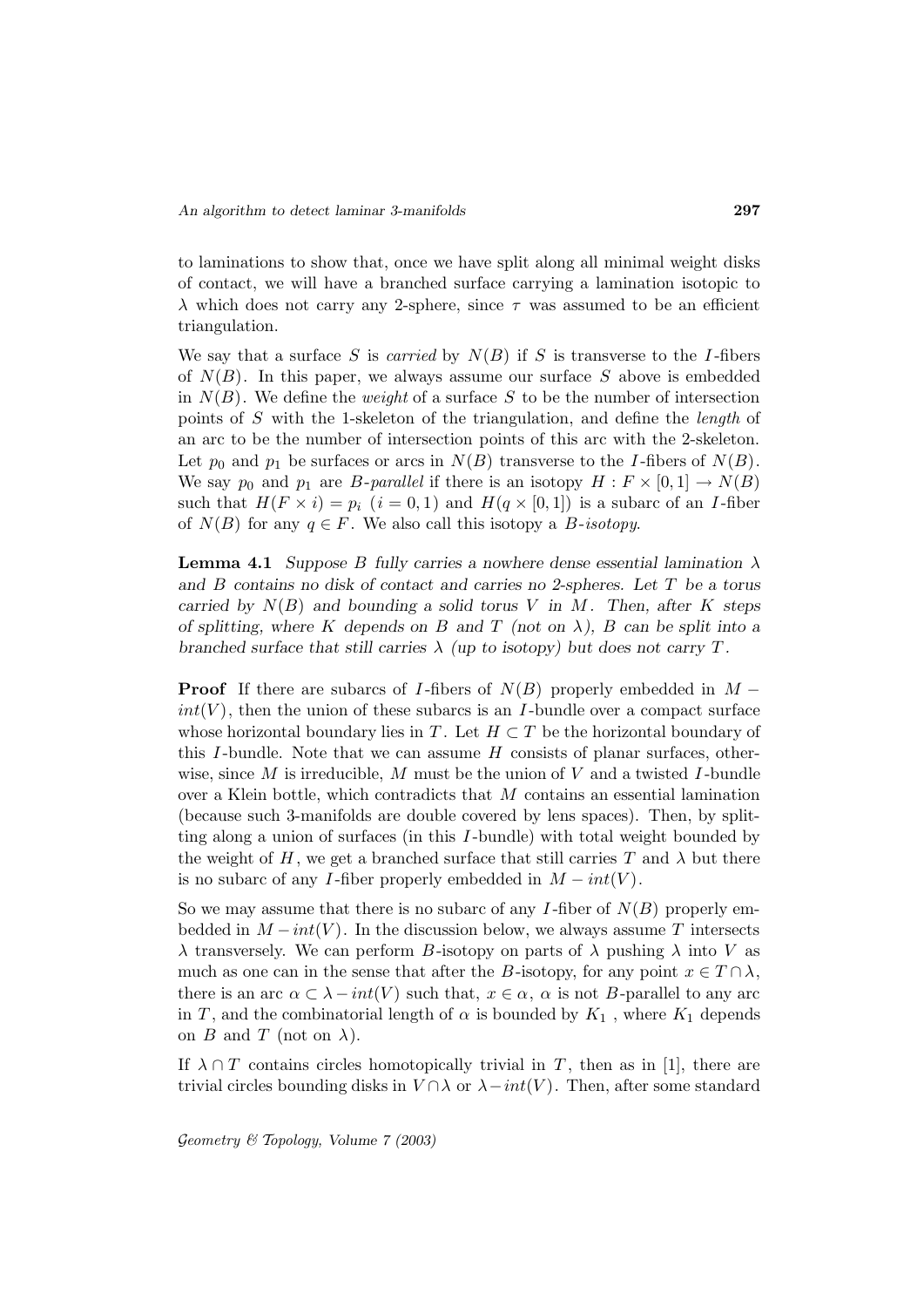cutting and pasting on  $\lambda$ , we can eliminate the trivial circles in  $T \cap \lambda$ . Note that one can perform such cutting and pasting on laminations because of the Reeb stability theorem (see the proof of Lemma 2.1 of [1]). Moreover, since  $N(B)$ does not carry any 2-sphere, after such cutting and pasting, the lamination is still transverse to the I-fibers of  $N(B)$ . After this operation, by Lemma 2.1 and Theorem 3.1 in [1],  $V \cap \lambda$  is either a union of meridional disks or contains a sublamination by annuli (with at most one Möbius band). Moreover, if the second case happens, any non annulus (or Möbius band) leaf in  $V \cap \lambda$  is noncompact and simply connected, and each annulus leaf is  $\pi_1$ -injective in V.

Suppose  $V \cap \lambda$  is a union of meridional disks. In general, a meridional disk (with fixed boundary) can wrap around  $T$  many times similar to a Reeb foliation. However, we can perform an isotopy (in fact a Dehn twist) near  $T$  to unwrap these disks, see Figure 6.1 in [19] for a schematic picture. Thus, after this unwrapping, there must exist a point x in  $T \cap \lambda$  and an arc  $\beta \subset V \cap \lambda$  such that  $x \in \beta$ ,  $\beta$  is not B-parallel to any arc in T, and the length of  $\beta$  is bounded by  $K_2$ , where  $K_2$  depends on  $V \cap N(B)$  (not on  $\lambda$ ). By connecting  $\beta$  and  $\alpha$ above together, we get an arc (puncturing through  $T$ ) with length less than  $K_1 + K_2$ . Hence, by splitting B along some disk with diameter less than  $K_1 + K_2$ , one gets a branched surface that carries a lamination isotopic to  $\lambda$ but does not carry  $T$ .

Now, we suppose  $V \cap \lambda$  has a sublamination by  $\pi_1$ -injective annuli (with at most one Möbius band). The annular leaves that are  $B$ -parallel to subannuli in T (fixing the boundary) form a sublamination of  $V \cap \lambda$ . After some B-isotopy, we can push these annuli (and the simply connected leaves in between) out of V (this can also be done by performing some cutting and pasting on annuli in T). Such a B-isotopy may create some new intersection points in  $T \cap \lambda$ and these new intersection points lie in the simply connected leaves of  $V \cap \lambda$ . After perturbing the simply connected leaves in  $V \cap \lambda$ , for each new intersection point x in  $T \cap \lambda$  (created during the B-isotopy above), there is an arc  $\alpha_x \subset \lambda$ connecting  $x$  to an intersection point that is fixed during the  $B$ -isotopy above. Moreover,  $\alpha_x$  is B-parallel to an arc in an annulus leaf that is pushed out of V, and the length of  $\alpha_x$  is bounded by a number depending only on T. So, for each point x in  $T \cap \lambda$  after this B-isotopy, there is still an arc  $\alpha$  with length bounded by a number  $K_1$  as above, containing x, and not B-parallel to any arc in  $T$ .

So, we can assume  $T \cap \lambda$  contains no annulus leaf that is B-parallel to a subannulus in T, and  $T \cap \lambda$  is not a union of meridional disks. In general, an annulus leaf in  $T \cap \lambda$  (with fixed boundary) can form a monogon  $\times S<sup>1</sup>$  and wrap around  $T$  many times. However, after a Dehn twist near  $T$ , any annulus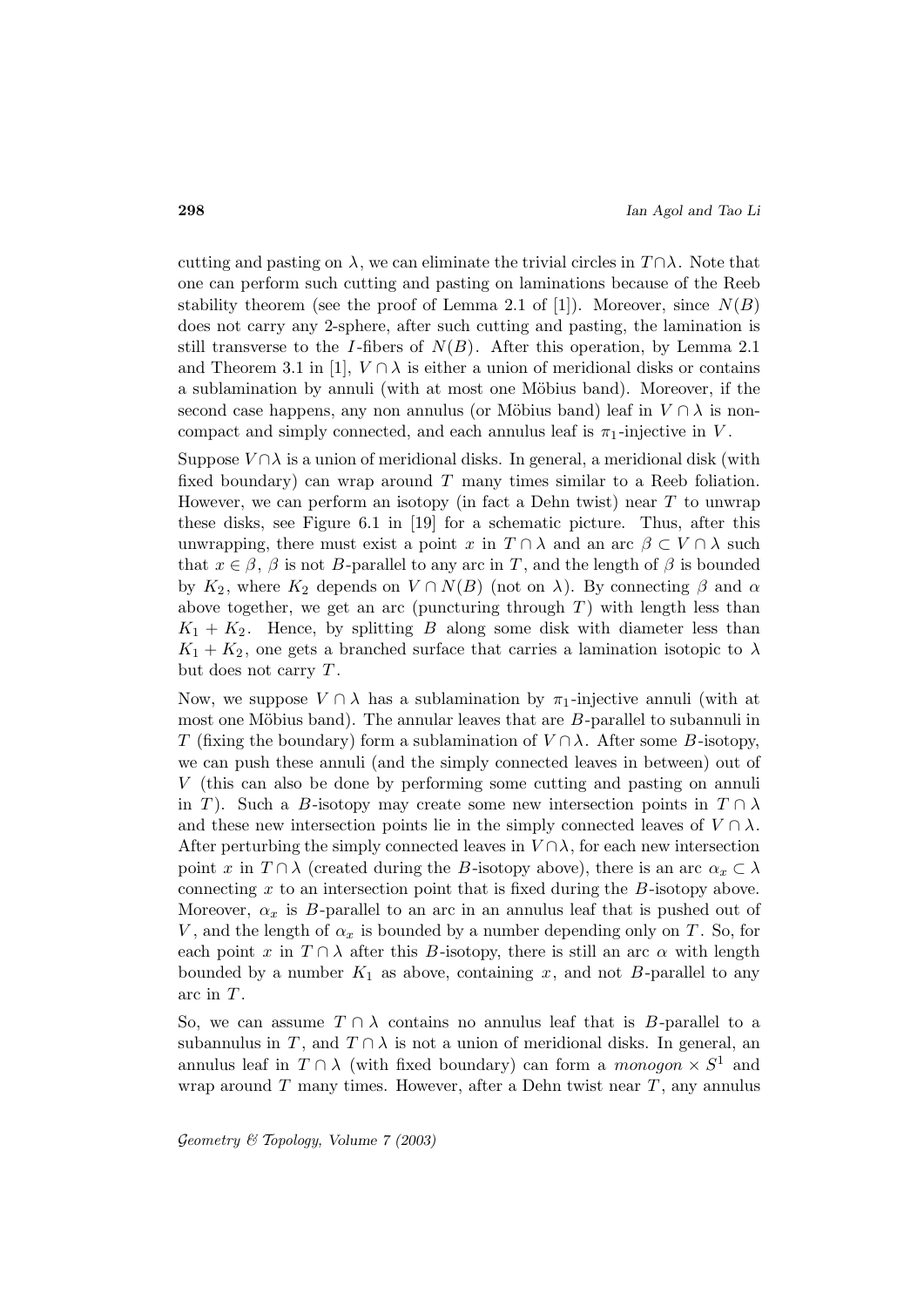is isotopic (fixing the boundary) to one with smaller weight, as in the case of meridional disks above. In particular, after this isotopy, there exists a point  $x$ in the boundary of this annulus leaf A and an arc  $\beta \subset A$  with  $x \in \partial \beta$  such that  $\beta$  is not B-parallel to any arc in T and the length of  $\beta$  is bounded by  $K_2$ , where  $K_2$  is as above. Then, as before, by connecting  $\alpha$  and  $\beta$ , we get an arc (puncturing through T) with length less than  $K_1 + K_2$ . Hence, by splitting B along some disk with diameter less than  $K_1 + K_2$ , one gets a branched surface carrying  $\lambda$  but not T.

Therefore, in any of the cases, after splitting along a union of surfaces with bounded total weight, we can get a branched surface that carries  $\lambda$  (up to isotopy) but does not carry  $T$ . Since the total weight is bounded by a number that does not depend on  $\lambda$ , we can enumerate all possible surfaces along which we perform splitting as above, and after splitting we get finitely many branched surfaces from  $B$ , one of which carries  $\lambda$  but does not carry T.  $\Box$ 

Note that after the splitting performed in the proof of Lemma 4.1, new disks of contact may appear, but we can always find and eliminate them by another splitting and taking sub-branched surfaces.

**Proposition 4.2** *Suppose* B *fully carries an essential lamination and* B *contains no disk of contact. Let* C *be a component of*  $M - int(N(B))$  *and suppose* C contains a monogon. Then, C must be a solid torus in the form of  $D \times S^1$ , *where* D *is a monogon.*

**Proof** Since B fully carries an essential lamination and B contains no disk of contact,  $\partial_h N(B)$  is incompressible in M. Let D be a monogon in C, ie, the disk D is properly embedded in C,  $\partial D$  consists of two arcs  $\alpha \subset \partial_v N(B)$ and  $\beta \subset \partial_h N(B)$ , and  $\alpha$  is a vertical arc in  $\partial_v N(B)$ . Let v be the component of  $\partial_v N(B)$  containing  $\alpha$  and  $N(v \cup D)$  be a small regular neighborhood of  $v\cup D$  in M. Then, the intersection of  $N(v\cup D)$  and the component of  $\partial_h N(B)$ containing  $\beta$  is a circle  $\gamma$ . By the construction,  $\gamma$  is a trivial curve in  $N(v \cup D)$ . Since  $\partial_h N(B)$  is incompressible,  $\gamma$  must bound a disk in  $\partial_h N(B)$ . Thus, the component of  $\partial_h N(B)$  containing  $\beta$  is an annulus,  $\partial C$  is a compressible torus, and D is a compressing disk for  $\partial C$ . Since C is irreducible, C must be a solid torus in the form of  $D \times S^1$ , where D is the monogon above.  $\Box$ 

Suppose A is an annulus carried by  $N(B)$ . We say A is a *splitting annulus* if  $\partial A$  lies in distinct components of  $\partial_v N(B)$ .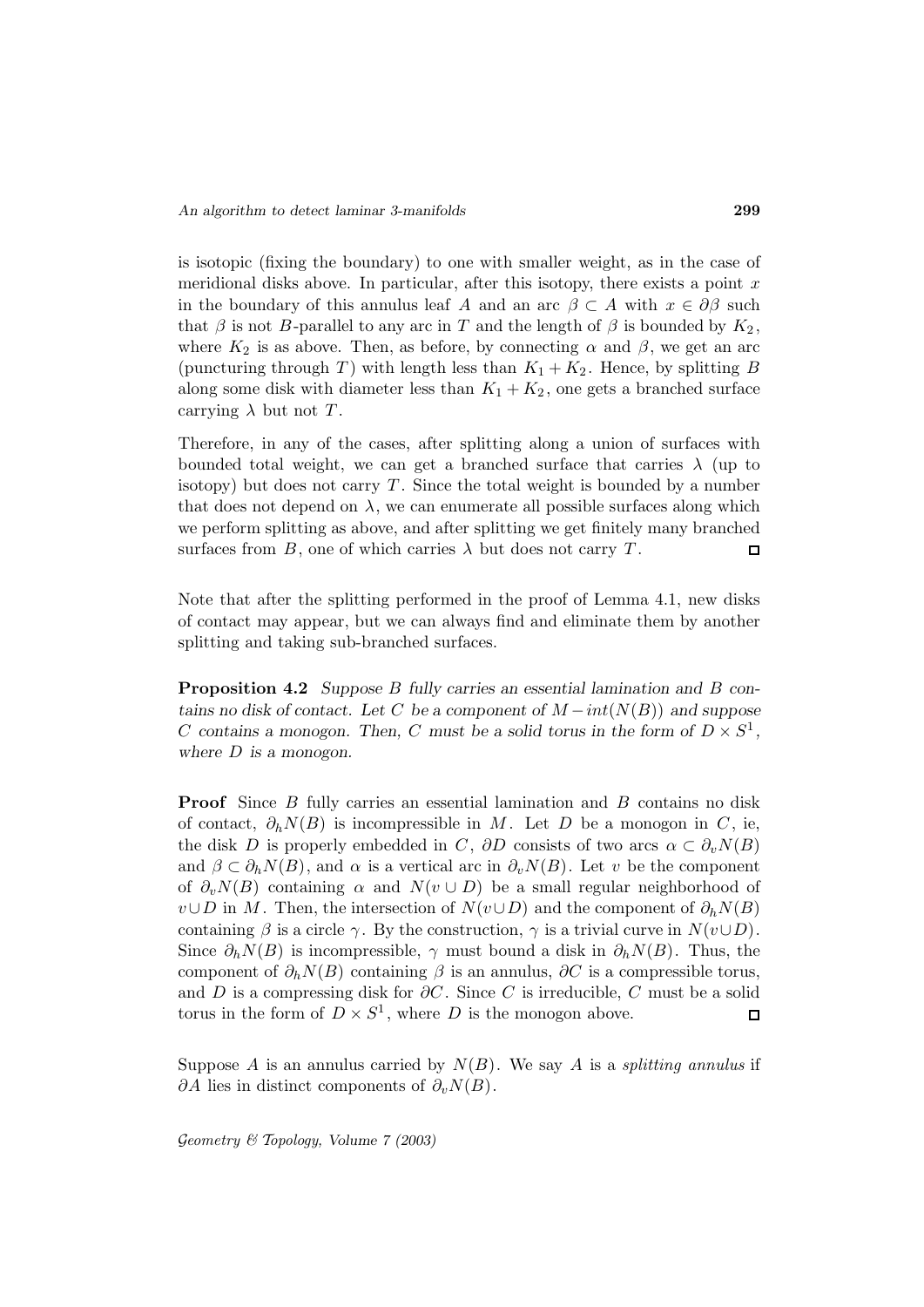**Proposition 4.3** *Let* B *be a branched surface fully carrying an essential lamination* λ*, and suppose* B *has a monogon. Then, there is a splitting annulus* A in  $N(B)$  *such that*  $A \cap \lambda = \emptyset$ *.* 

**Proof** We can suppose B does not have any disk of contact. Let C be a component of  $M - int(N(B))$  containing a monogon D. Suppose  $\partial D = \alpha \cup \beta$ , where  $\alpha$  is a vertical arc in  $\partial_v N(B)$  and  $\beta \subset \partial_h N(B)$ . By Proposition 4.2,  $C =$  $D \times S^1$ . Let  $\nu = \alpha \times S^1$  be the corresponding component of  $\partial_v N(B)$ . By the end-incompressibility of the essential lamination, we can split  $N(B)$  along  $\lambda$  (by drilling a tunnel) and connect C to another component W of  $M - int(N(B)),$ ie, there is a vertical rectangle R in  $N(B)$  connecting  $\nu$  and another component of  $\partial_{\nu}N(B)$  in  $\partial W$  such that  $R \cap \lambda = \emptyset$ . Note that if R connects  $\nu$  to itself, one gets a compressing disk that is the union of  $R$  and two monogons, which contradicts that  $\lambda$  is essential unless R is parallel to  $\nu$ . So, existence of such a vertical rectangle R is guaranteed by the end-incompressibility of  $\lambda$ . After removing a small neighborhood of R,  $N(B)$  becomes  $N(B')$  which is a fibered neighborhood of another branched surface  $B'$  carrying  $\lambda$ , and now C and W (connected through R) become a component  $C'$  of  $M - int(N(B'))$ , and ν becomes ν' which is a component of  $\partial_v N(B')$ . Moreover, since  $\lambda$  is endincompressible, we can assume that W is not a  $D^2 \times I$  region.

Since  $C = D \times S^1$ , after this splitting above, C' still contains a monogon. As W is not a  $D^2 \times I$  region, C' cannot be in the form of monogon  $\times S^1$ . Therefore, by Proposition 4.2,  $B'$  cannot be incompressible. Since  $B'$  fully carries  $\lambda$  and B contains no disks of contact, B' must contain a disk of contact whose boundary must lie in  $\nu'$ , ie, there must be a disk in  $N(B')$  transverse to the I-fibers and with boundary in  $\nu'$ . By our construction of B' and  $\nu'$ , there must be a splitting annulus A in  $N(B)$  connecting  $\nu$  and another component of  $\partial_v N(B)$  with  $A \cap \lambda = \emptyset$  and  $A \cap R$  a nontrivial arc in A.  $\Box$ 

Intuitively, if M is atoroidal, one should be able to eliminate all tori carried by a branched surface in finitely many steps of splitting as in Lemma 4.1. However, the situation can be very complicated if the branched surface carries infinitely many tori. These tori can tangle together in a complicated way, and it is not clear to us whether there is a simple way to deal with it. This problem can be simplified to a great extent, if we use a special kind of triangulation, namely the one-efficient triangulation due to Jaco and Rubinstein [25]. A triangulation is one-efficient if every normal torus is either thin or thick edge linking. A trivial consequence of using a one-efficient triangulation is that there are only finitely many normal tori, which is the only thing we need for our purpose.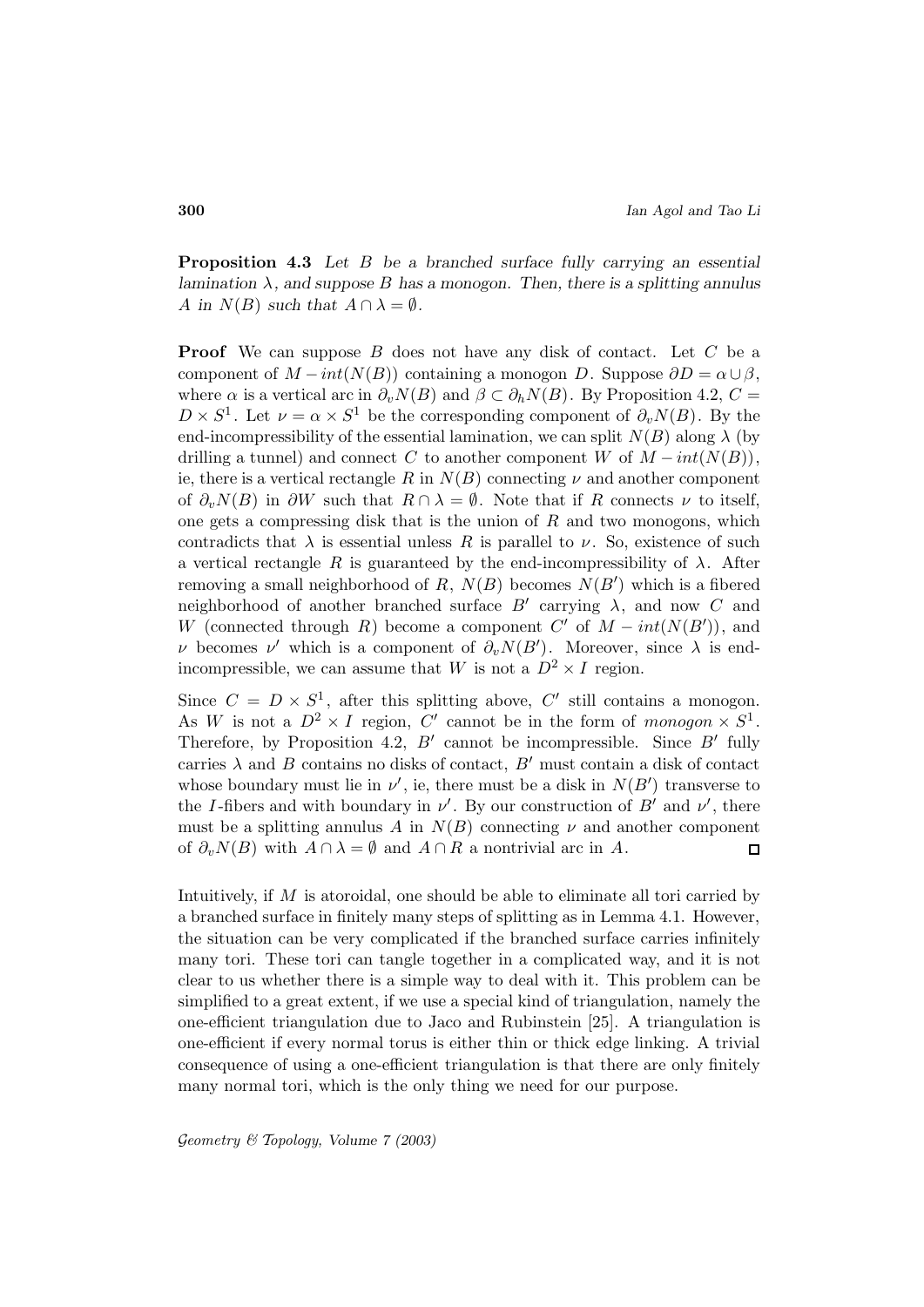**Lemma 4.4** *Suppose* M *is an atoroidal 3-manifold with a one-efficient triangulation*  $\tau$ . Then there is an algorithm to construct finitely many incom*pressible Reebless branched surfaces such that every (nowhere dense) essential lamination normal with respect to* τ *is fully carried by one of these branched surfaces.*

**Proof** As before, we start with finitely many normal branched surfaces. Since  $\tau$  is one-efficient, any normal 2-sphere is normal isotopic to the vertex linking 2-sphere. If a normal branched surface  $B$  carried a 2-sphere, then some component of  $\partial_h N(B)$  would be a 2-sphere parallel to the vertex linking 2-sphere, so B could not fully carry an essential lamination, since then it would have a sphere leaf. So we may assume  $B$  carries no 2-spheres. We eliminate all disks of contact, then take sub-branched surfaces. Since there are only finitely many normal tori, by Lemma 4.1, we can split these branched surfaces in finitely many steps to construct finitely many branched surfaces that do not carry any tori, and each normal essential lamination is carried by one of them, then we get rid of disks of contact again. So, these branched surfaces contain no Reeb components. By taking sub branched surfaces if necessary, we can assume each normal essential lamination is fully carried by one of finitely many such branched surfaces.

Let  $B$  be a branched surface constructed above.  $B$  contains no disk of contact and does not carry any torus. Suppose B fully carries an essential lamination  $\lambda$  but  $M - B$  has a monogon. By Proposition 4.3, there is a splitting annulus A  $(A \cap \lambda = \emptyset)$  connecting two components  $v_1$  and  $v_2$  of  $\partial_v N(B)$ . Next, we analyze annuli carried by  $N(B)$  with exactly two boundary circles lying in  $v_1$  and  $v_2$  respectively by solving a system of branch equations as in [13]. Note that we are considering surfaces with boundary, so some equations are like  $x_i + x_j = x_k - 1$  and this system of linear equations is not homogeneous. As in [13], there is a one-to-one correspondence between non-negative integer solutions to this system of branch equations and surfaces carried by  $B$  with exact two boundary circles lying in  $v_1$  and  $v_2$  respectively. Such a solution is a point in  $\mathbb{R}^m$  with non-negative integer coordinates, where m is the number of variables.

Suppose  $A_1 = (a_1, \ldots, a_m)$  and  $A_2 = (b_1, \ldots, b_m)$  are two solutions to the system above, and suppose  $\chi(A_1) = \chi(A_2) = 0$ , where  $\chi(A_j)$  denotes the Euler characteristic of the surface  $A_i$ . If  $a_i \leq b_i$  for each i, then  $T =$  $(b_1 - a_1, \ldots, b_m - a_m)$  is a non-negative integer solution to the corresponding homogeneous system, and hence  $T$  is a union of closed surfaces carried by B. Moreover,  $A_1 + T = A_2$  implies  $\chi(A_1) + \chi(T) = \chi(A_2)$ . Hence,  $\chi(T) = 0$ .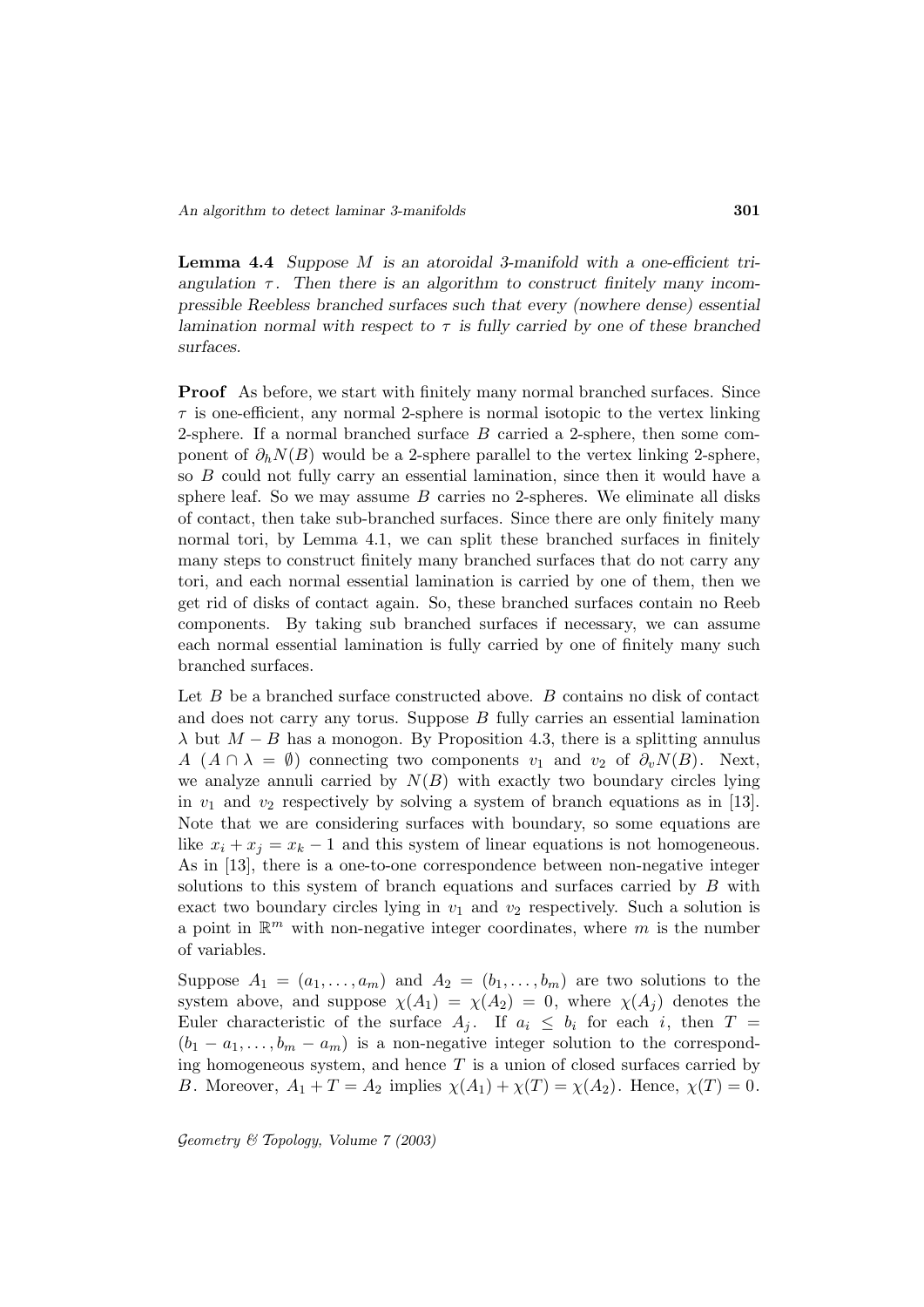Since  $B$  does not carry any 2-sphere or torus, this is impossible. So, there are no such pairs of annuli among integer solutions. Now, we interpret zero Euler characteristic as a linear equation and add this equation to the system above. Then, every non-negative integer solution to this new system gives us an annulus (or a pair of Möbius bands). Since there are no two annuli  $A_1$  and  $A_2$  as above, there are only finitely many non-negative integer solutions to this new system, and hence there are only finitely many possible splitting annuli connecting  $v_1$  and  $v_2$ . Note that since this is a system of linear equations with integer coefficients, the solution space must be bounded in the region of  $x_i \geq 0$ (for all  $i$ ), otherwise there would be infinitely many non-negative integer solutions. Thus, one can calculate the maximum for each coordinate, and list all non-negative integer solutions, ie, one can list all possible splitting annuli.

After splitting along these splitting annuli, we can eliminate all monogons and get finitely many branched surfaces. By taking sub branched surfaces if necessary, we have that, after isotopy, each normal essential lamination is fully carried by one of these branched surfaces.

Finally, for each of these branched surfaces, we subdivide the triangulation so that the branched surface lies in the 2-skeleton, and then using the algorithm described in lemma 2.9 to check that each branched surface is incompressible and Reebless.  $\Box$ 

- **Remark 4.5** (1) If M is a small Seifert fiber space, one can always recognize this manifold if it does not admit a one-vertex triangulation [25]. Moreover, using layered solid tori, one can construct a nice triangulation for a small Seifert fiber space [23] that also makes the proof work, though it may not be one-efficient.
	- (2) One does not need a one-efficient triangulation to eliminate all Reeb branched surfaces. Suppose T is a torus carried by  $N(B)$  and bounding a solid torus V, and  $V \cap N(B)$  fully carries a sublamination of a Reeb foliation of a solid torus. Then, each I-fiber of  $N(B)$  can intersect T in at most 2 points. Otherwise, since  $T$  is separating, if an  $I$ -fiber intersects  $T$  in more than 2 points, there must be a subarc of this  $I$ -fiber properly embedded in the solid torus  $V$ . This contradicts a well-known fact that there is no properly embedded compact arc in a solid torus that is transverse to the Reeb foliation (extended from the Reeb lamination). Therefore, B contains only finitely many Reeb components.
	- (3) By replacing a leaf of a lamination by an I -bundle over this leaf and then deleting the interior of this I -bundle, one can change every lamination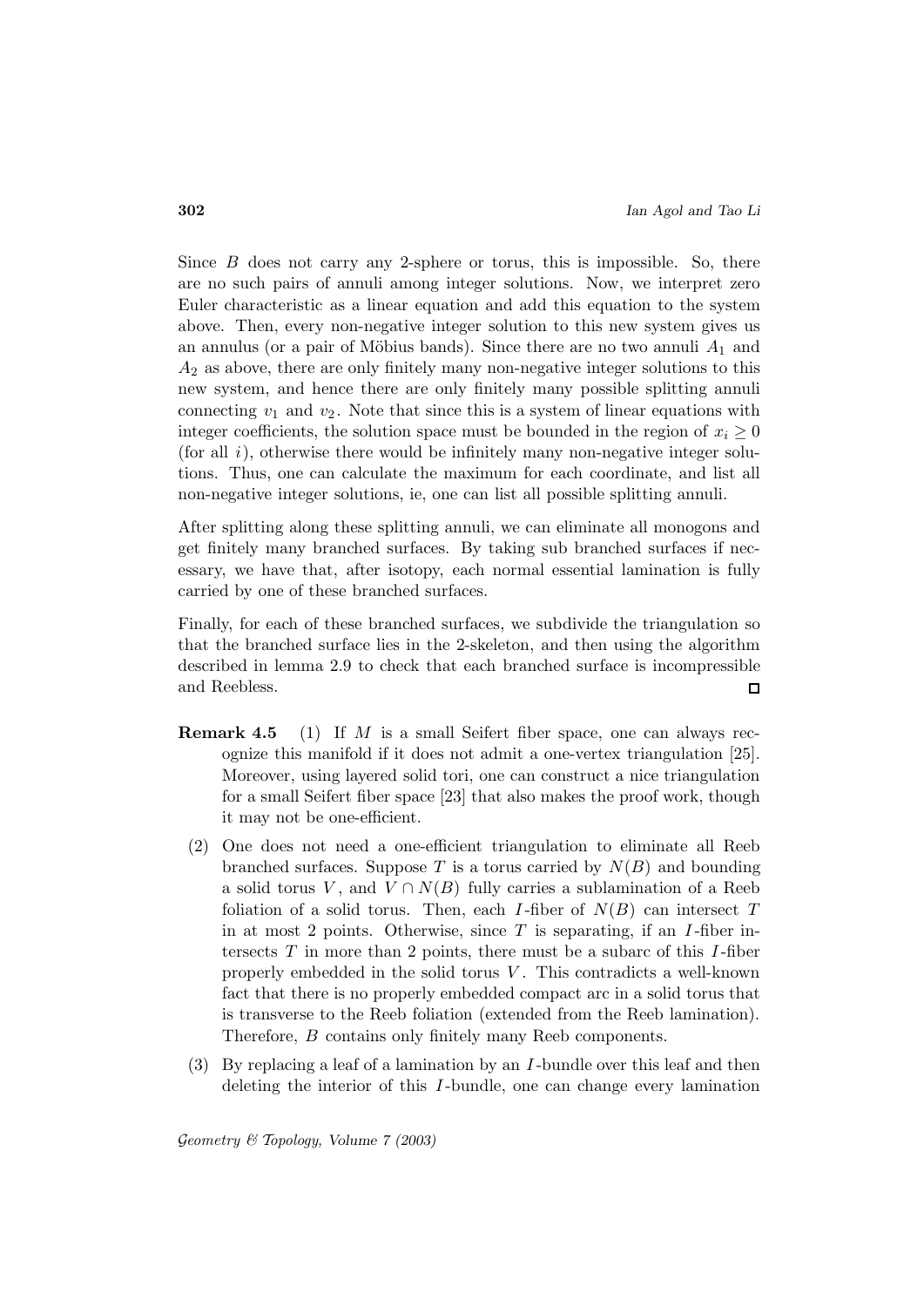to a nowhere dense one (see Remark 4.4, [21]). Gabai proved that, up to isotopy, every nowhere dense essential lamination in an atoroidal 3 manifold is fully carried by one of finitely many essential branched surfaces (Theorem 6.5 of [19]). However, step 1 of the proof of Theorem 6.5 of [19] uses Plante's argument on the limit of normal annuli, and it does not clearly give an algorithm to find these finitely many essential branched surfaces. In particular, if a branched surface carries infinitely many tori, the picture of those normal annuli can be very complicated, and it is not clear how to algorithmically analyze the limit of these annuli.

**Theorem 4.6** *There is an algorithm to decide whether a 3-manifold contains an essential lamination.*

**Proof** The first step of the algorithm is to modify the triangulation of M to a one-efficient triangulation  $\tau$  using the algorithm in [25]. By [25], in finitely many steps, we either get a one-efficient triangulation, or  $M$  contains an incompressible torus, or we can recognize  $M$  as certain small Seifert fiber space. An incompressible torus can be found, if one exists, by [24] or by Algorithm 8.2 of [26], and essential laminations in small Seifert fiber spaces are classified by  $[1, 11, 27, 30]$ . So, we know whether M is laminar in these exceptional cases, and we can assume our triangulation for  $M$  is one-efficient.

By Lemma 4.4, we can algorithmically construct finitely many incompressible Reebless branched surfaces such that every nowhere dense essential lamination normal with respect to  $\tau$  is fully carried by one of them. Then, if one of these incompressible Reebless branched surfaces fully carries a lamination (hence it is an essential lamination), the procedure described in theorem 2.8 will stop, which means  $M$  is laminar. If none of them fully carries a lamination, the procedure described in theorem 3.6 will stop, which means M contains no essential lamination.  $\Box$ 

## **5 Recognizing Reebless foliations**

In this section, we will assume the reader is familiar with the notion of a sutured manifold, introduced by Gabai in [15]. We will follow the notation of [15].

**Remark** We note that if a manifold M is atoroidal and admits a Reebless foliation, then the foliation is taut. But in the case of irreducible toroidal manifolds, there are examples that admit Reebless foliations, but no taut foliation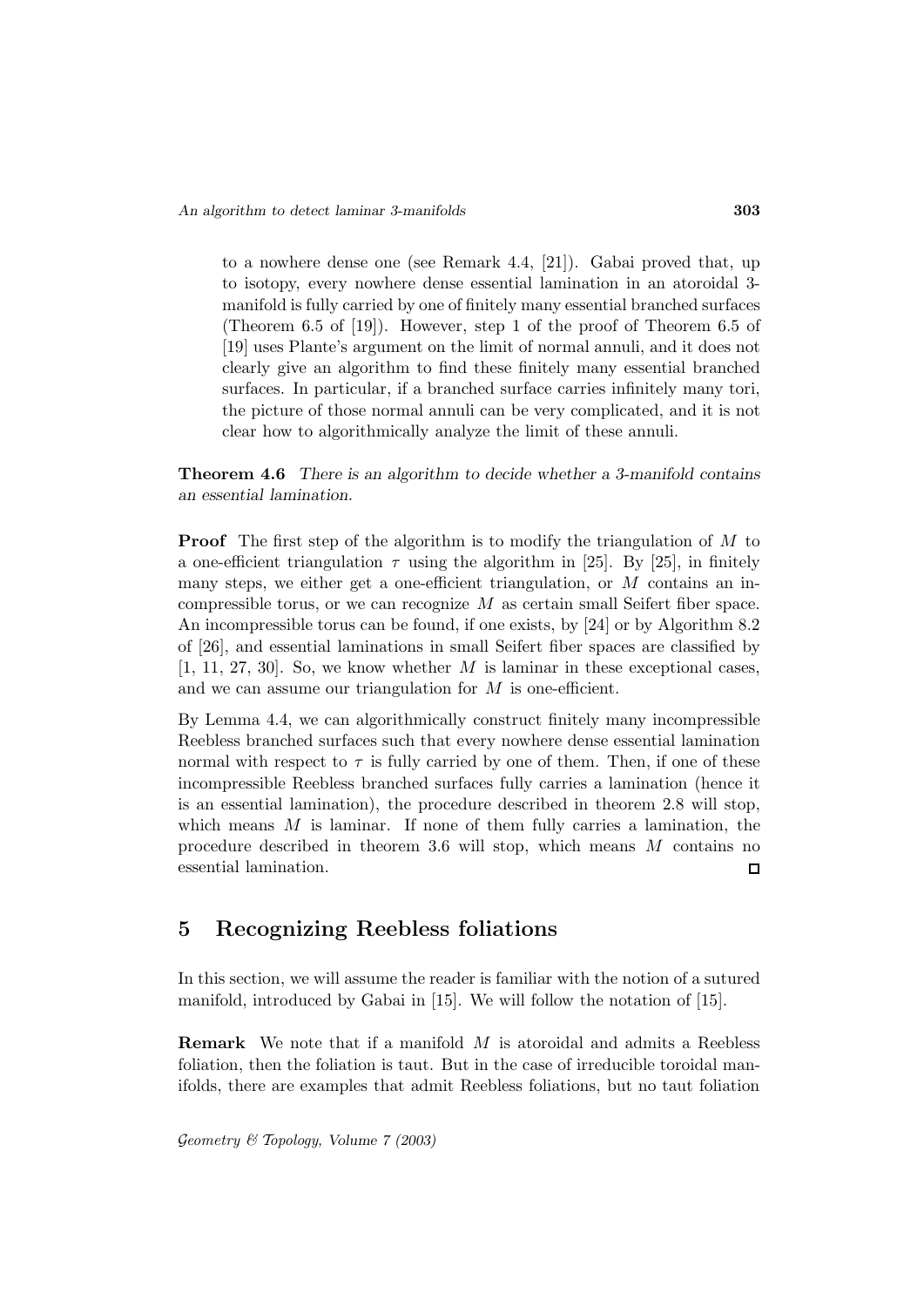[5]. It seems to be unknown in general when a toroidal manifold admits a taut foliation. Thus, in the theorems below, we will restrict ourselves to considering Reebless foliations.

**Theorem 5.1** *Given a sutured manifold*  $(M, \gamma)$  *with triangulation*  $\tau$  *and*  $\gamma \subset \tau^{(1)}$ , there is an algorithm to determine if  $(M, \gamma)$  is taut.

**Proof** By theorem 4.2 of [15], a connected taut sutured manifold  $(M, \gamma)$  has a sutured manifold hierarchy

$$
(M_0, \gamma_0) \xrightarrow{S_1} (M_1, \gamma_1) \xrightarrow{S_2} \cdots \xrightarrow{S_n} (M_n, \gamma_n)
$$

such that  $(M_n, A(\gamma_n)) = (R \times I, \partial R \times I)$  and  $R_+(\gamma_n) = R \times 1$ . Moreover, for each component V of  $R(\gamma_i)$ ,  $S_{i+1} \cap V$  is a union of  $k(\geq 0)$  parallel oriented non-separating simple closed curves or arcs. Moreover, if  $(M, \gamma)$  has a sutured manifold hierarchy such that no component of  $R(\gamma_i)$  is a compressible torus, then  $(M, \gamma)$  is taut by corollary 5.3 of [15].

The algorithm to determine if  $(M, \gamma)$  is taut proceeds by running two procedures. The first procedure constructs subdivisions  $\nu$  of the triangulation  $\tau$ searching for surfaces  $(S, \partial S) \subset (M, \gamma) \cap \nu^{(2)}$  such that  $[S, \partial S] = [R_+, \gamma] \in$  $H_2(M, \gamma)$ , and  $x(S) < x(R_+)$ . If  $(M, \gamma)$  is not taut, then this procedure terminates in a finite number of steps.

The second algorithm searches for a sutured manifold hierarchy. Again, it constructs subdivisions  $\nu$  of  $\tau$ , and searches for oriented surfaces  $S_i \subset \nu^{(2)}$  such that they satisfy the conditions for a sutured manifold hierarchy. By Algorithm 9.7 of [26], there is an algorithm to check that  $(M_n, A(\gamma_n)) \cong (R \times I, \partial R \times I)$ . There are also algorithms to check the other conditions listed above. By Gabai's theorem, if  $(M, \gamma)$  is taut, then this procedure will halt in finitely many steps by finding a sutured manifold hierarchy which certifies that  $(M, \gamma)$  is taut.  $\square$ 

**Theorem 5.2** *There is an algorithm to decide whether an orientable 3-manifold contains a Reebless foliation.*

**Proof** First, we describe the algorithm.

**Step 1** We check that M is irreducible using an algorithm of Rubinstein [34] and Thompson [36]. If it is not irreducible, then we check to see if M is  $S^2 \times S^1$ , by cutting along a non-separating sphere, cap off the resulting boundary with balls, and check if we have a ball again. Otherwise  $M$  is not prime, and  $M$ cannot have a Reebless foliation. If  $M$  is irreducible then we continue.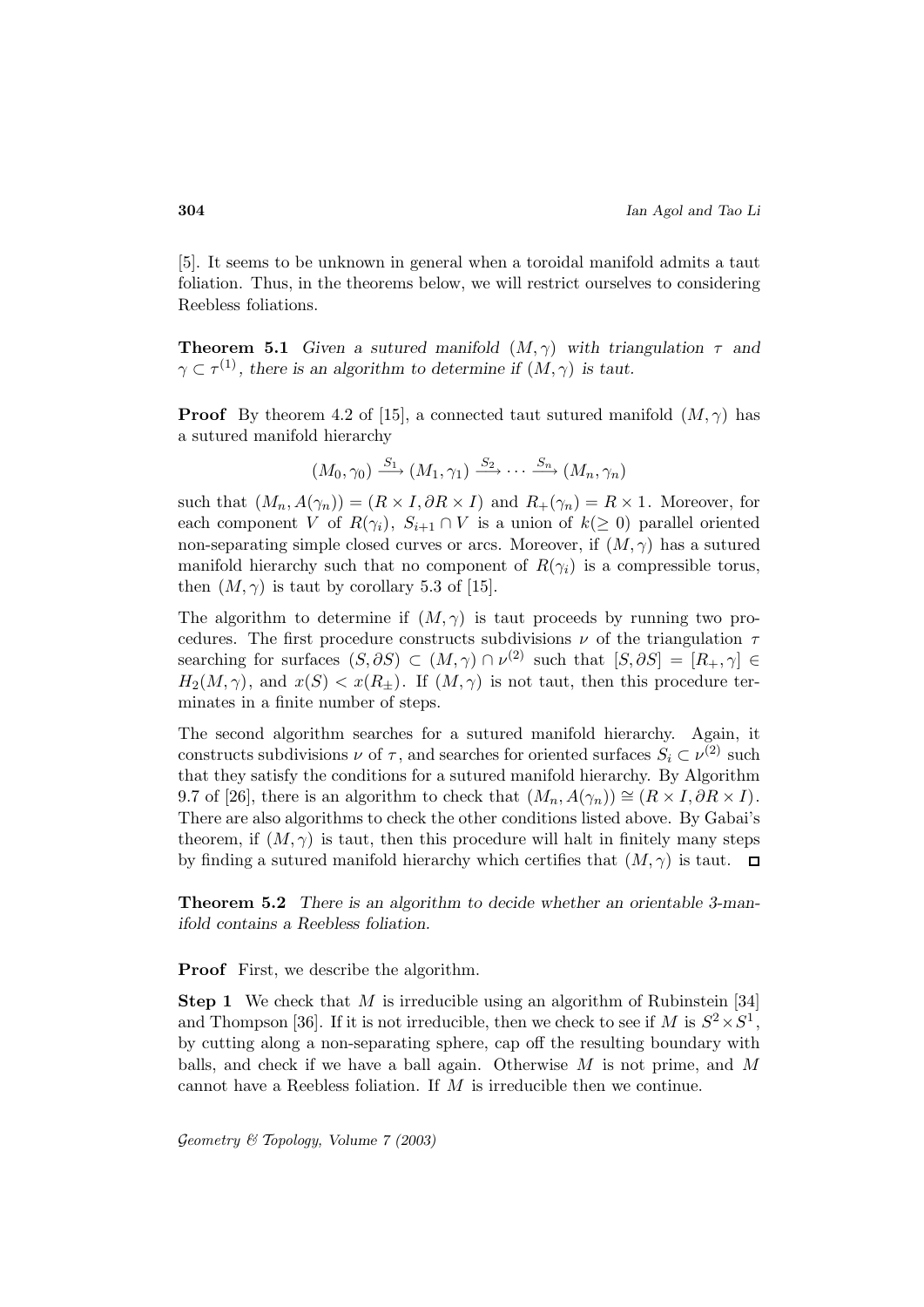**Step 2** We check to see if M is toroidal. If M is toroidal and irreducible, then it has a transversely orientable Reebless foliation by the method of Corollary 6.5 of [15].

**Step 3** If M is irreducible and atoroidal, then we construct finitely many normal essential branched surfaces  $B$  which fully carry every normal essential lamination using Lemma 4.4. We check to see if  $B$  carries a lamination. We triangulate the complementary regions of  $B$ . Then we use algorithm 8.2 of [26] to find the maximal I-bundle  $(C, \partial_v C) \subset (M - intN(B), \partial_v N(B))$ . We then delete from  $M - intN(B)$  unions of components I-bundle components  $C' \subset C$ in all  $2^{\beta_0(C)}$  possible ways. We use the algorithm described in theorem 5.1 to determine if the regions of  $M - int(N(B) \cup C')$  are taut sutured manifolds. If all of them are, then by a theorem of Gabai [15],  $M-int(N(B) \cup C')$  has foliations transverse to  $\partial_v(N(B) \cup C')$ , with  $\partial_h N(B) - C'$  as leaves. We may extend these foliations and the lamination carried by the branched surface to a Reebless foliation, using the method of the proof of theorem 5.1, pages 471–477 in [15] (see also constructions 4.16 and 4.17, pages 498–500 of [16]), since B contains no disk of contact.

To see that the algorithm works, we need to show that if M has a Reebless foliation, then for the branched surfaces constructed in Lemma 4.4, one of the essential branched surfaces union some I -bundles has as complementary regions taut sutured manifolds which may be extended to a foliation. If  $M$  has a Reebless foliation, then by theorem 4.4 of [19], there exists a normal essential lamination such that each complementary region of the normal essential branched surface  $B'$  carrying this lamination is either a taut sutured manifold or an I -bundle, since the normal lamination is obtained from the foliation by first splitting, then evacuating a taut sutured manifold. Moreover, these regions are  $\pi_1$ -injective in the 3-manifold group, by condition (ii) of definition 4.2 [19]. The normal essential lamination fully carried by  $B'$  is also fully carried by one of the branched surfaces B constructed in Lemma 4.4, and thus there is an essential normal branched surface  $B_0$  that is a splitting of both  $B$  and  $B'$ . So, there is a union of product regions C such that  $N(B_0) \cup C = N(B)$ . Let  $\lambda$  be the normal essential lamination fully carried by  $B_0$ ,  $B$  and  $B'$ , and suppose  $\lambda$  extends to a Reebless foliation F. For any I-bundle  $E \in \mathcal{C}$ , we suppose that the horizontal boundary of E lies in  $\lambda$  and the vertical boundary of E consists of essential annuli in  $M - N(B_0)$ . Moreover, since  $B_0$  is a splitting of B and B contains no splitting annulus as in the construction in Lemma 4.4, we also assume that E is not an annulus  $\times I$  or an I-bundle over a Möbius band. Next, we show that after isotopies,  $\mathcal F$  is transverse to the *I*-fibers of  $E$  for any  $E$ . Note that the case that some vertical boundary component of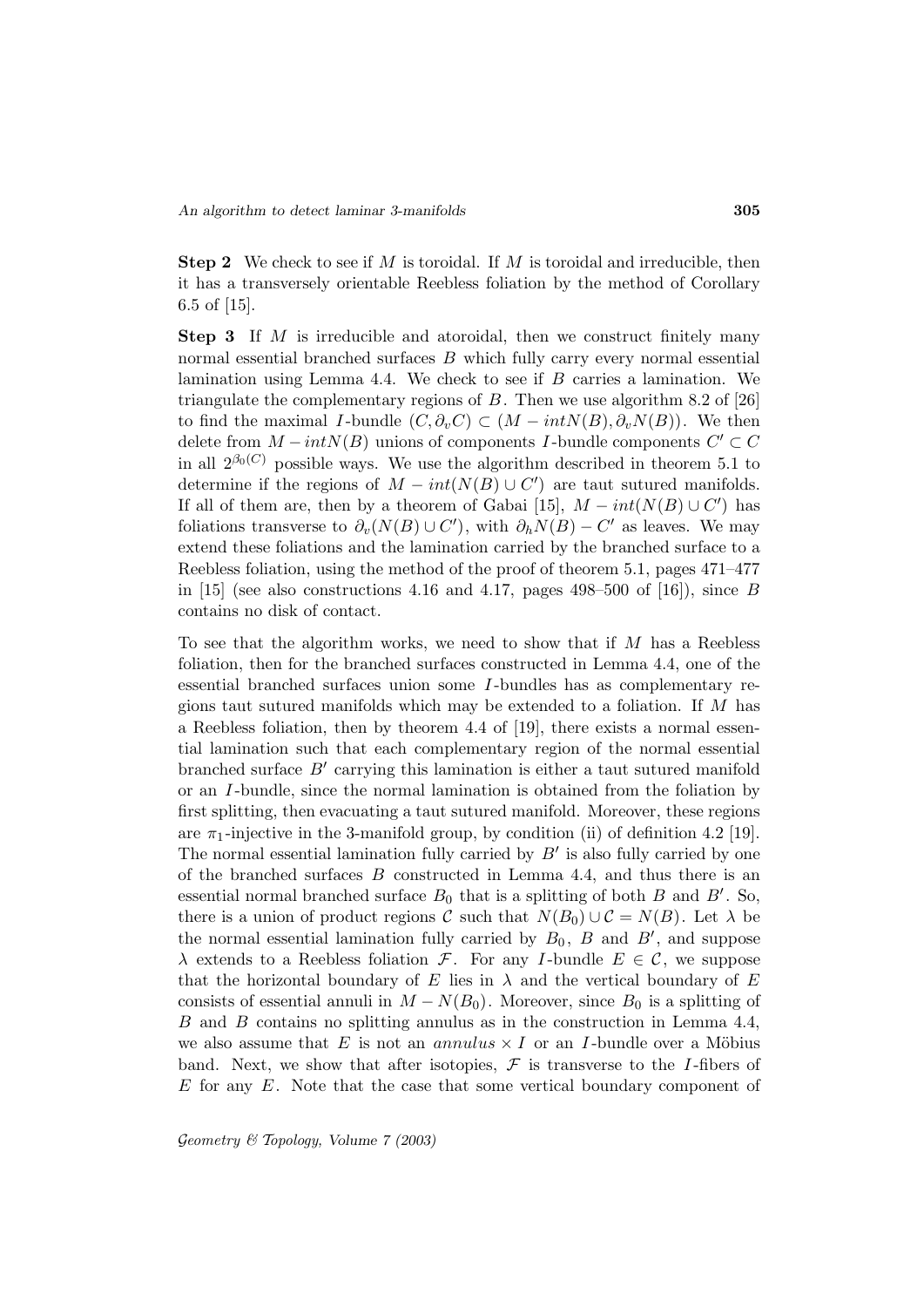E is not an essential annulus (ie, bounds a  $D^2 \times I$  region) and the case that  $E$  is an I-bundle over an annulus or a Möbius band with a vertical boundary component in  $\partial_v N(B_0)$  are easy to prove by similar arguments.

We can split F into a lamination  $\mathcal{F}'$  so that  $\lambda$  is a sublamination of  $\mathcal{F}'$  and, after isotopy,  $\mathcal{F}' \cap E$  is an essential lamination in E. By our assumption that E is not an I-bundle over an annulus or a Möbius band, the double of  $E$ is an I -bundle over a closed surface of genus greater than 1. A theorem of Brittenham [3] says that any essential lamination in an I -bundle over a closed surface with genus  $> 1$ , containing the boundary as leaves, can be isotoped to be transverse to the I-fibers. Thus, we can assume  $\mathcal{F}' \cap E$  is transverse to the I-fibers of E. Let  $N(B_0) \cup E = N(B_1)$  be a fibered neighborhood of another essential branched surface  $B_1$ . Since the vertical boundary of E consists of essential annuli and  $E$  is not an I-bundle over an annulus or a Möbius band,  $B_1$  contains no splitting annulus that cuts through  $E$ . Note that by the construction in [19], every *I*-fiber of  $N(B')$  (and hence  $N(B_0)$ ) is transverse to the foliation  $\mathcal{F}$ . If there is an *I*-fiber of  $E$  that cannot be transverse to the foliation  $\mathcal F$ , then there must be an arc  $\alpha$  in a leaf of  $\mathcal F'$  and a subarc  $\beta$  of an *I*-fiber in  $\partial E$  such that  $\alpha \cup \beta$  bounds a monogon disk in  $M - \mathcal{F}'$ . Similar to the proofs of Propositions 4.2 and 4.3, such a monogon disk implies that  $N(B_1)$  contains a splitting annulus cutting through E, which gives a contradiction. Hence, after isotopies, the foliation  $\mathcal F$  is transvere to the *I*-fibers of E for any  $E \in \mathcal{C}$ .

Therefore, by our assumptions on  $B'$ ,  $\lambda$  and  $\mathcal{F}$ , there must be a union of product regions  $C'$  in  $M - int(N(B))$  such that  $M - int(N(B) \cup C')$  consists of taut sutured manifolds. Conversely, if we find such a  $C'$  for  $B$ , we can conclude that the essential lamination fully carried by  $B$  extends to a Reebless foliation by  $[15, 16]$  because the complementary regions of B are essential. Thus, the algorithm will succeed if and only if the manifold has a Reebless foliation.  $\Box$ 

# **6 Conclusion**

The algorithm we have described is unsatisfying, since the proof that the algorithm terminates doesn't give us any idea of how long the algorithm will take, and it seems that it would be nearly impossible to implement on a computer. It would be interesting to get an upper bound on how much one needs to split an essential branched surface to get a laminar branched surface. If the bound were good enough, then one might be able to answer the following question.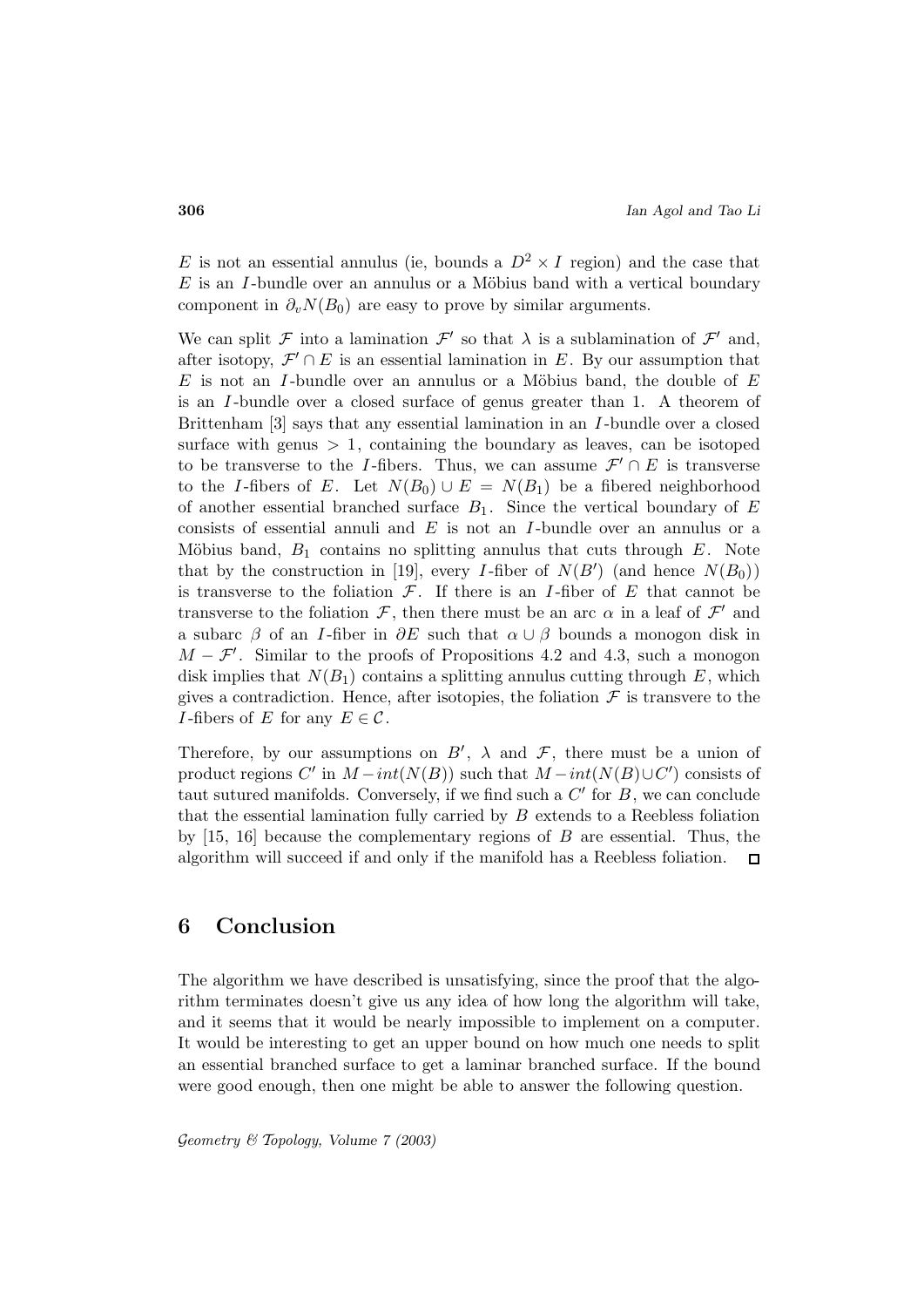**Question** Is there an NP algorithm to determine if a 3-manifold is laminar?

Other questions of interest:

- $(1)$  Is there a finite collection of laminar branched surfaces in M which carry every essential lamination, and if so, is there an algorithm to find them?
- (2) Are there algorithms to determine if a manifold has a tight lamination [2], an  $\mathbb{R}$ -covered foliation [8], a slithering [37], or a pseudo-Anosov flow [14] (these references give definitions of these objects, not necessarily original sources for the definitions)?
- (3) Is there an algorithm to determine if the fundamental group of a 3 manifold has a circular ordering? If an atoroidal manifold M has a taut transversely orientable foliation, then it has been shown by Bill Thurston that  $\pi_1(M)$  has a circular ordering, also proven by Calegari and Dunfield in Theorem 6.2 of [9].
- (4) Is there an algorithm to find all essential laminations in Dehn fillings on a link? What we have in mind here would be to describe a collection of branched surfaces in a link complement, and a description for each branched surface of which Dehn fillings on the link have essential laminations which meet the link complement in a lamination carried by that branched surface. This has been done for the figure eight knot complement by Tim Schwider [35].

### **References**

- [1] **Mark Brittenham**, Essential laminations in Seifert-fibered spaces, Topology 32 (1993) 61–85
- [2] **Mark Brittenham**, Essential laminations and Haken normal form, Pacific J. Math. 168 (1995) 217–234
- [3] **Mark Brittenham**, Essential laminations in I -bundles, Trans. Amer. Math. Soc. 349 (1997) 1463–1485
- [4] **Mark Brittenham**, Essential laminations in Seifert-fibered spaces: boundary behavior, Topology Appl. 95 (1999) 47–62
- [5] **Mark Brittenham**, **Ramin Naimi**, **Rachel Roberts**, Graph manifolds and taut foliations, J. Differential Geom. 45 (1997) 446–470
- [6] **Danny Calegari**, Foliations with one-sided branching, to appear in Geom. Ded. arXiv:math.GT/0101026,
- [7] **Danny Calegari**, Promoting Essential Laminations, arXiv:math.GT/0210148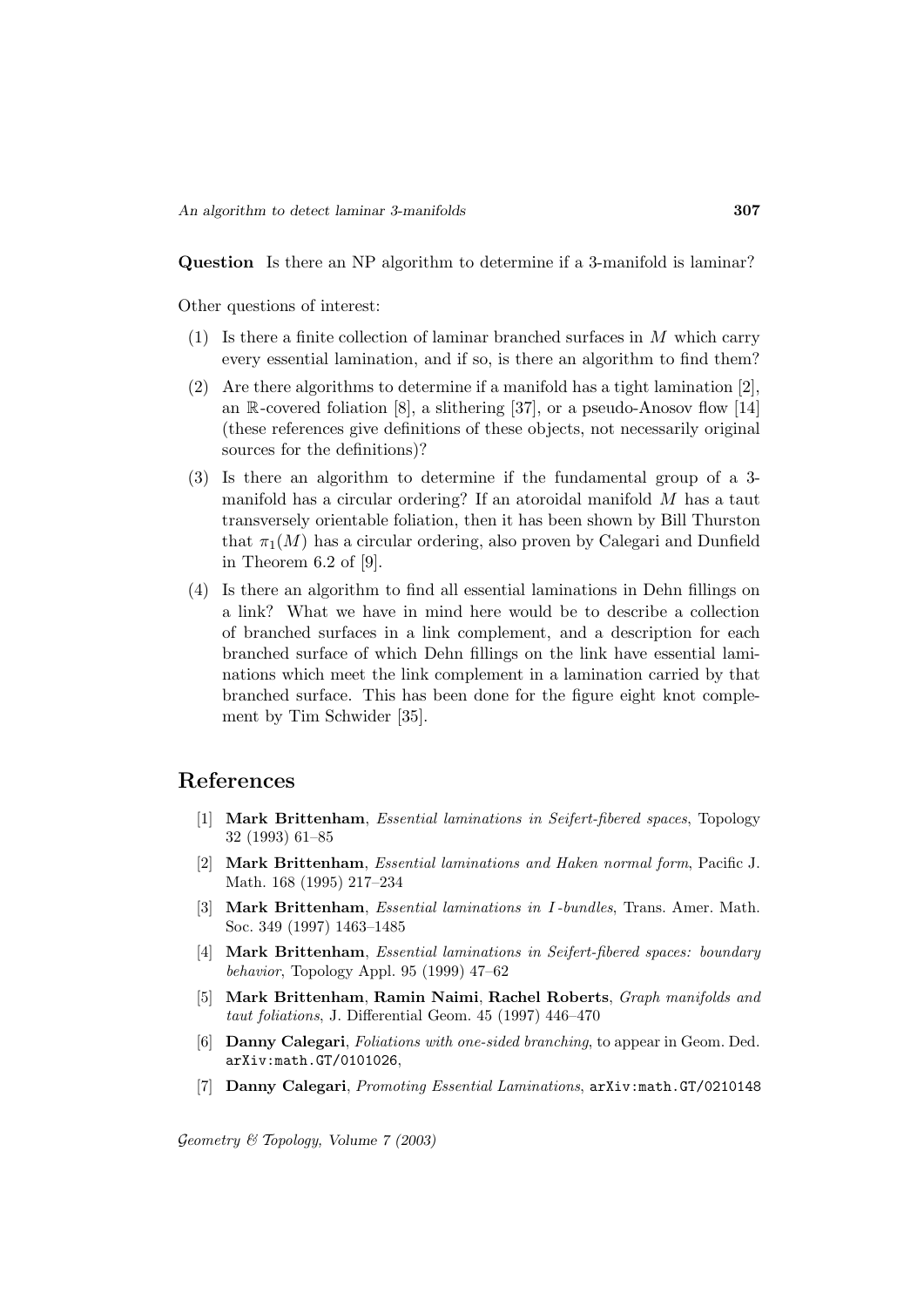- [8] **Danny Calegari**, The geometry of R-covered foliations, Geom. Topol. 4 (2000) 457–515
- [9] **Danny Calegari**, **Nathan M Dunfield**, Laminations and groups of homeomorphisms of the circle, to appear in Invent. Math.  $arXiv:math.GT/0203192$
- [10] **Andrew Casson**, **Douglas Jungreis**, Convergence groups and Seifert fibered 3-manifolds, Invent. Math. 118 (1994) 441–456
- [11] **David Eisenbud, Ulrich Hirsch, Walter Neumann**, Transverse foliations of Seifert bundles and self-homeomorphism of the circle, Comment. Math. Helv. 56 (1981) 638–660
- [12] **Sergio R Fenley**, Laminar free hyperbolic 3-manifolds, arXiv:math.GT/0210482
- [13] **W Floyd, U Oertel**, Incompressible surfaces via branched surfaces, Topology 23 (1984) 117–125
- [14] **David Fried**, Fibrations over  $S^1$  with pseudo-Anosov monodromy, Travaux de Thurston sur les surfaces  $(1979)$  251–266, séminaire Orsay, with an English summary
- [15] **David Gabai**, Foliations and the topology of 3-manifolds, J. Differential Geom. 18 (1983) 445–503
- [16] **David Gabai**, Foliations and the topology of 3-manifolds. III, J. Differential Geom. 26 (1987) 479–536
- [17] **David Gabai**, Convergence groups are Fuchsian groups, Ann. of Math. (2) 136 (1992) 447–510
- [18] **David Gabai**, Problems in foliations and laminations, from: "Geometric topology (Athens, GA, 1993)", Amer. Math. Soc., Providence, RI (1997) 1–33
- [19] **David Gabai**, Essential laminations and Kneser normal form, J. Differential Geom. 53 (1999) 517–574
- [20] **David Gabai**, **William H Kazez**, Group negative curvature for 3-manifolds with genuine laminations, Geom. Topol. 2 (1998) 65–77
- [21] **David Gabai, Ulrich Oertel**, Essential laminations in 3-manifolds, Ann. of Math. 130 (1989) 41–73
- [22] **Wolfgang Haken**, Some results on surfaces in 3-manifolds, from: "Studies in Modern Topology", Math. Assoc. Amer. (distributed by Prentice-Hall, Englewood Cliffs, N.J.) (1968) 39–98
- [23] **William Jaco**, personal communication
- [24] **William Jaco**, **Ulrich Oertel**, An algorithm to decide if a 3-manifold is a Haken manifold, Topology 23 (1984) 195–209
- [25] **William Jaco**, **Hyam Rubinstein**, One-efficient triangulations of 3-manifolds, preprint
- [26] **William Jaco**, **Jeffrey L Tollefson**, Algorithms for the complete decomposition of a closed 3-manifold, Illinois J. Math. 39 (1995) 358–406